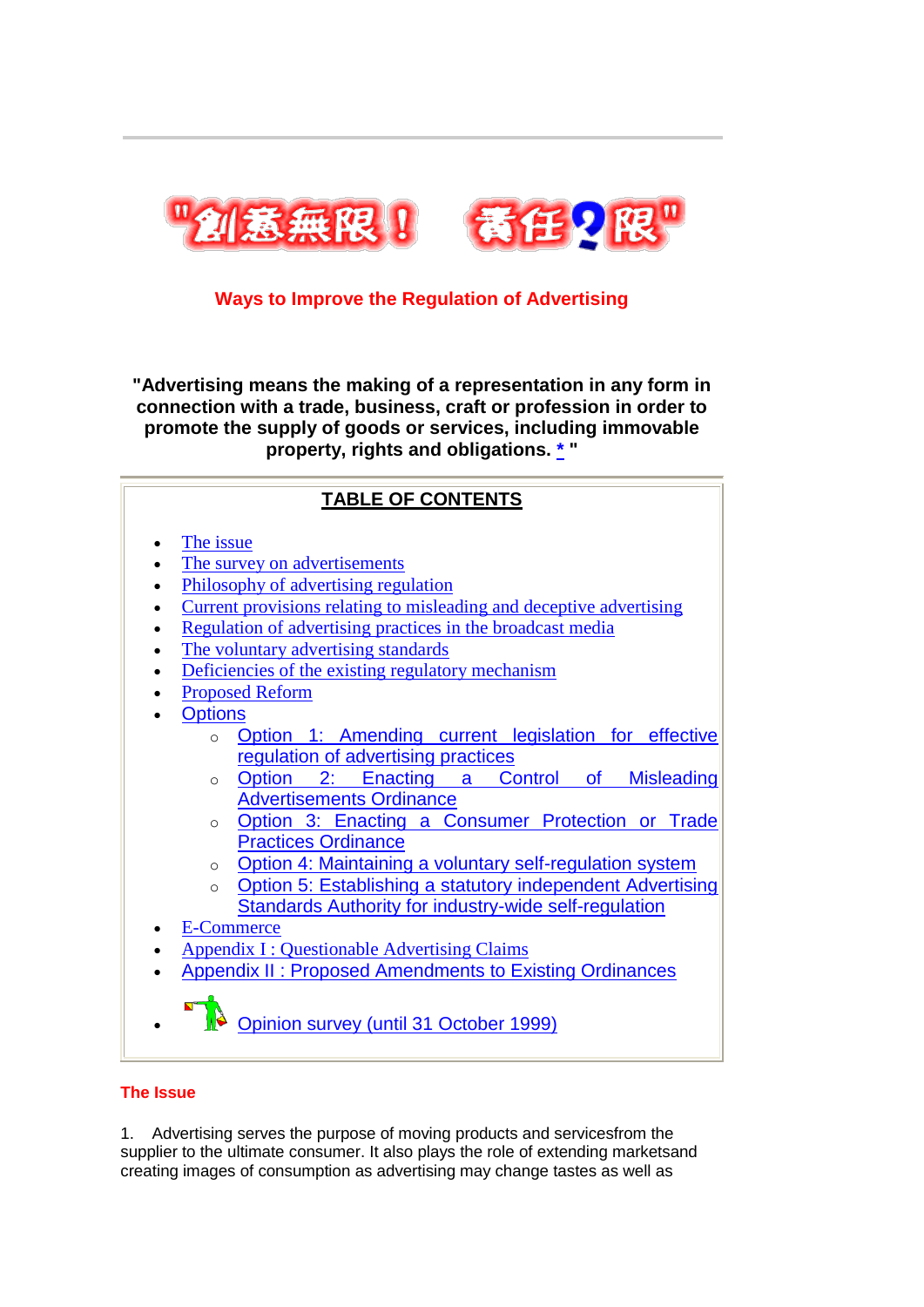provideinformation.

2. Advertisement, having the power to shape consciousness, has beensubject to frequent complaints and criticisms. Critics are concerned about the harms ofmisleading and fraudulent advertising to the consumer.

3. The Consumer Council (the Council) has from time to time receivedcomplaints from both consumers and the business sector against claims made inadvertisements appearing in the broadcast as well as non-broadcast media. The complaintswere mainly about the deceptive and misleading nature of the advertising claims.Suggestions were put to the Council that the Government should review the adequacy of theexisting regulatory mechanism for advertising, particularly that for advertising in thenon-broadcast media.

4. In addition, the approach to the regulation of advertising hasalso become a matter for public discussion. Hence the Council considers it appropriate toformally raise the issue for public discussion.

5 This paper sets out the background of the regulatory mechanism ofadvertising currently in existence in Hong Kong. In order to facilitate focuseddiscussions on the subject, it outlines options for strengthening the existing regulatorysystem for advertisements in the non-broadcast media. The Council invites members of thepublic to forward their views on these options.

# **The survey onadvertisements**

6. To assess the extent of the problem with advertising in Hong Kong,the Council has conducted a massive survey on the advertisements for seven categories ofproducts and service groups which appeared in both the printed and broadcast media in HongKong from June to August 1998 and from January to March 1999. The Survey collectedadvertisements in these seven categories and compared them against established standardsand codes locally and abroad. The results are quite alarming: in the TV ads, 58 out of 256samples (22.7%) were found to contain questionable claims, and in the ads in newspapersand periodicals, 913 out of 1777 samples (51.4%) were found to contain questionable claims *[1](http://www.consumer.org.hk/website/wrap_en2/misad99/english/report.htm#Remark1)* .

7. In the seven product or service groups, it was found that realproperty ads (92%) contained the most questionable claims. Ads of beauty & fitness(slimming) services (85%), medicines, health food & therapies (84%), and cosmetics& beauty products (82%) come next. This is followed by ads of telecom equipment &services (46%), tutorial & training services (18%), and travel services (12%). Thequestionable claims of these ads are summarized at [Appendix I.](http://www.consumer.org.hk/website/wrap_en2/misad99/english/app1.htm)

8. The Council has examined the complaints it received and thequestionable claims identified above to see whether they are detrimental to consumerwelfare. It has come to the conclusion that there are some prevailing problems which needto be addressed. They include:

(a) Untrue information abusing the credulity of the consumer or exploiting his lack of knowledge or inexperience;

(b) Inaccuracy, ambiguity, exaggeration or omission misleading the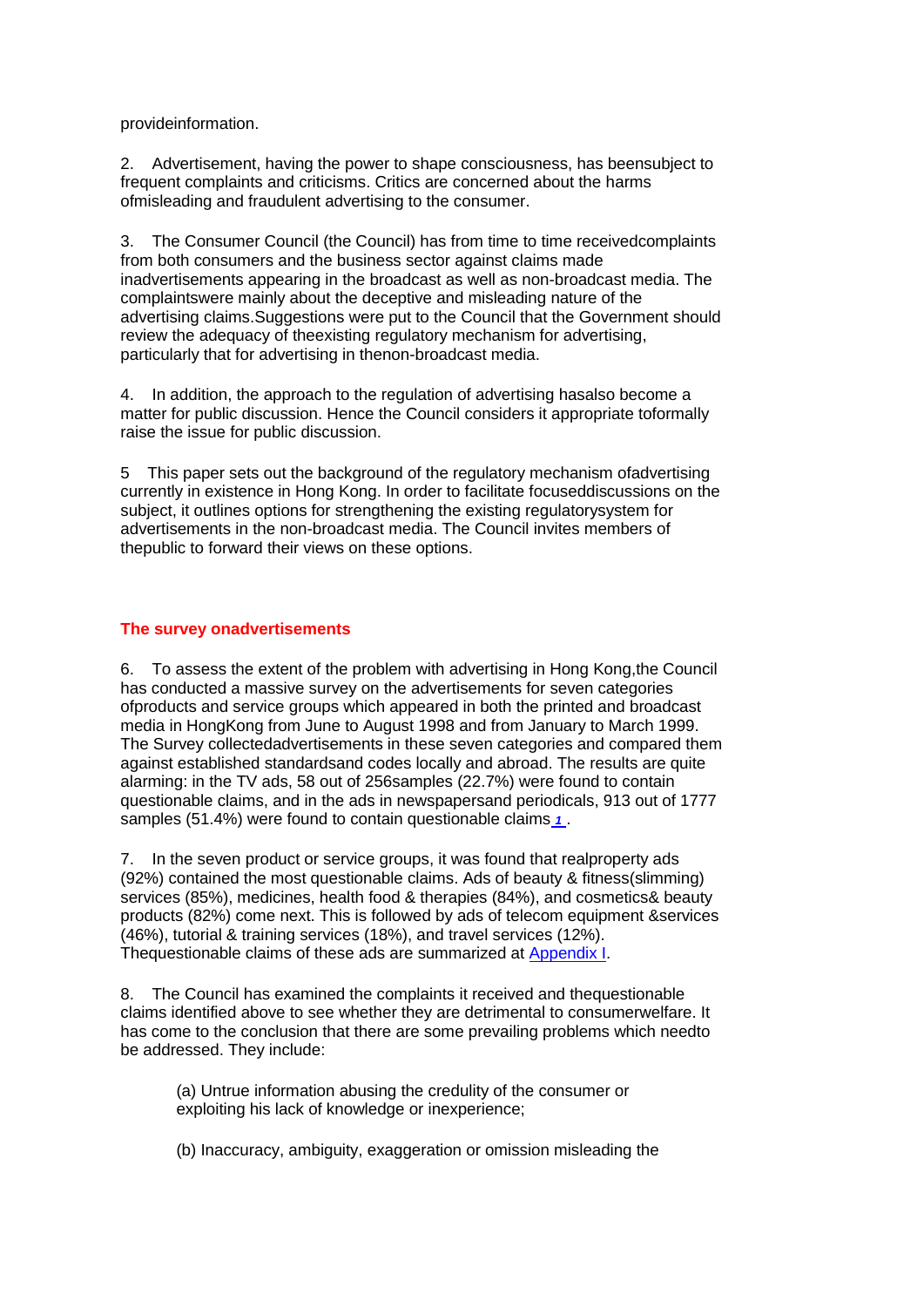consumer;

(c) Claims that are incapable of objective substantiation;

(d) Fictitious endorsements presented as though they were genuine testimonials;

(e) Inexplicit price information or overestimation of the value of goods or service;

(f) Unfair comparison with other businesses or their products;

(g) Omission of the requirements of the law; and

(h) Non-availability of the advertised products at the price stated or baits advertising for the purpose of switch selling.

# **Philosophyof advertising regulation**

9. The issue of the regulation of advertising poses a significantchallenge in law. The challenge is made more acute by the fact that in many cases it isthe revenue from advertising that enables free and pluralistic media to exist or survive.

10. Nonetheless, most jurisdictions have found it necessary to imposesome form of regulation over advertising. They believe that the principle of *caveatemptor* is no longer appropriate in today's marketplace. The marketing of goods andservices is conducted in a highly sophisticated manner and by trained business executives.The untrained consumers who lack the knowledge of the product need protection againstmisleading advertising.

11. In the formulation of the Directive for Regulation of MisleadingAdvertising, the Council of the European Union has accepted that "*advertising,whether or not it induces a contract, affects the economic welfare of consumers. [2](http://www.consumer.org.hk/website/wrap_en2/misad99/english/report.htm#Remark2)*" Further, the EU Councilhas also found it desirable, in certain cases, to prohibit misleading advertising evenbefore it is published. To implement its consumer protection and information policy, theEuropean Union has introduced a programme to provide for appropriate action againstmisleading and unfair advertising.

12. The Council of European Union has defined "Misleadingadvertising" as:

*"any advertising which in any way, including its presentation, deceives or is likely to deceive the persons to whom it is addresses or whom it reaches and which, by reason of its deceptive nature, is likely to affect their economic behaviour or which, for those reasons, injures or is likely to injure a competitor." [3](http://www.consumer.org.hk/website/wrap_en2/misad99/english/report.htm#Remark3)*

13. On the basis of this definition, it is highly justifiable toregulate or control misleading advertising because:

(a) misleading advertising can lead to distortion of competition; and

(b) it may cause a consumer to take decisions detrimental to him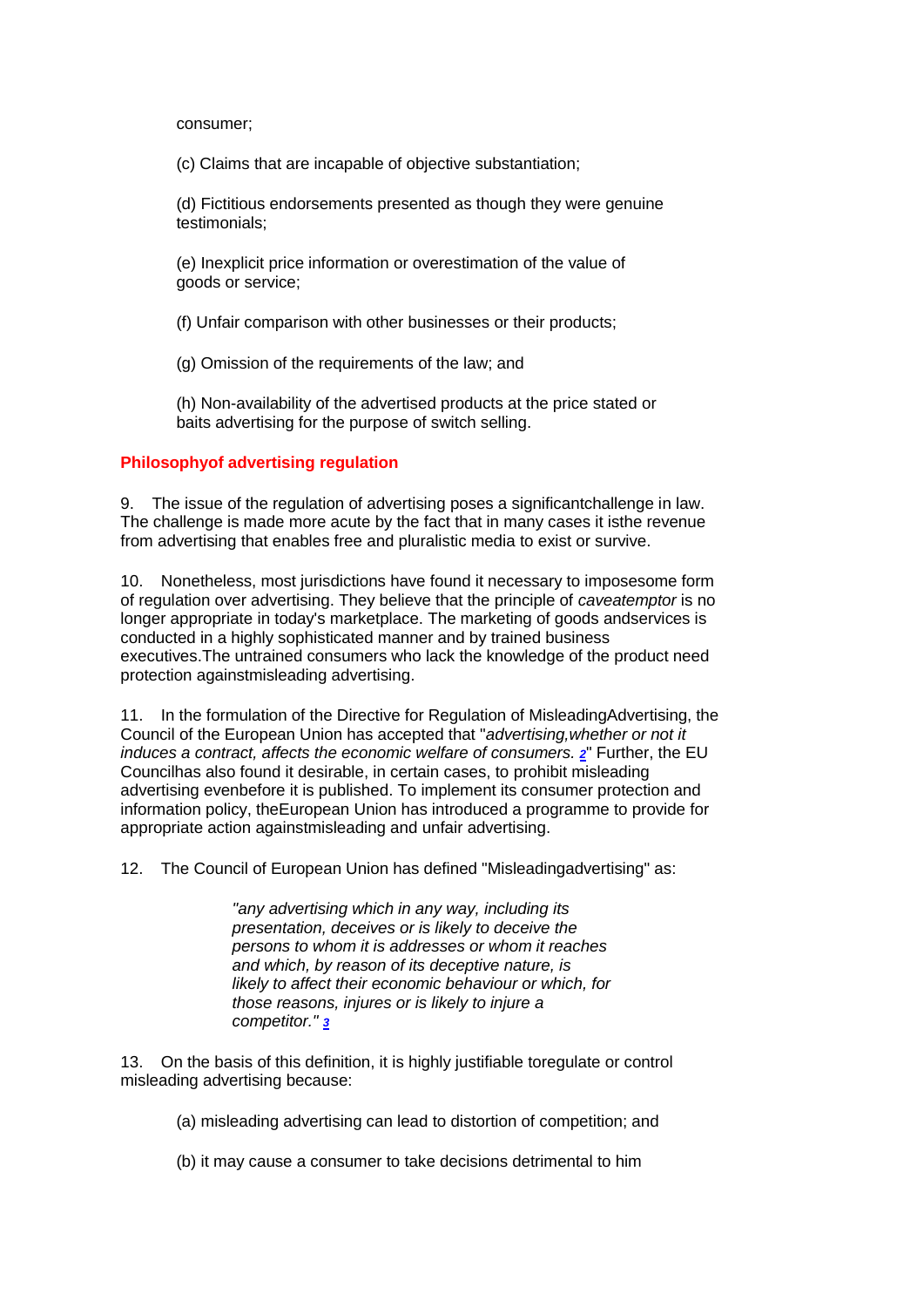when acquiring goods or other property, or using services.

14. In Australia, justification for government regulation ofadvertising (as provided by the Australian Trade Practices Act) is summarized in Heydon's *TradePractices Law* as follows:

*"*consumers will only be assisted by advertising if what they are told is true, otherwise it would be cheaper for them to make their own inquiries. True advertising will enable easy comparison of price and quality. But false advertising, first deceives and injures individual consumers. Secondly, it takes away customers from honest traders. Thirdly, it mis-allocates resources; it causes customers to buy products which do not match their wants, so that production is channeled into modes other than those which most efficiently meet consumer needs. Fourthly, it may weaken consumer confidence in producers generally so that overall levels of production of economic activity fall.*" [4](http://www.consumer.org.hk/website/wrap_en2/misad99/english/report.htm#Remark4)*

15. Many other governments, including that of Hong Kong, havelegislation requiring accurate information be disclosed in many areas of the marketplace.Thus the way in which the advertiser provides information and the relevance of thatinformation are areas that must be carefully scrutinised.

16. Realizing the power of advertising, the industries concerned inmost jurisdictions have adopted voluntary codes to exercise control over advertisingpractices and sales promotion. Such codes are generally encouraged by governments as theirscope is usually more extensive than the sanction imposed by law.

# **Currentprovisions relating to misleading and deceptive advertising**

17. Hong Kong does not have a piece of comprehensive legislation toregulate advertising practice. However, there are a number of statutes and regulationsaffecting advertising and promotion and creating offences for the breaching of suchprovisions. They are (not exhaustive) summarised as follows:

(a) Under *the Trade Descriptions Ordinance* , it is a criminal offence to apply a false trade description to any goods or supply goods with false trade description. False and misleading trade descriptions of goods used in advertisements are also prohibited.

(b) *The Pharmacy and Poisons Regulations* provides that no person shall sell any pharmaceutical product or substance unless it is registered with the Pharmacy and Poisons Board. In dealing with an application for registration, the safety, efficacy and quality of the pharmaceutical product or substance will be taken into consideration.

(c) *The Undesirable Medical Advertisements Ordinance* prohibits advertisements relating to certain diseases and abortion.

(d) Under *the Public Health and Municipal Services Ordinance*, it is an offence for any person to give a label or to publish an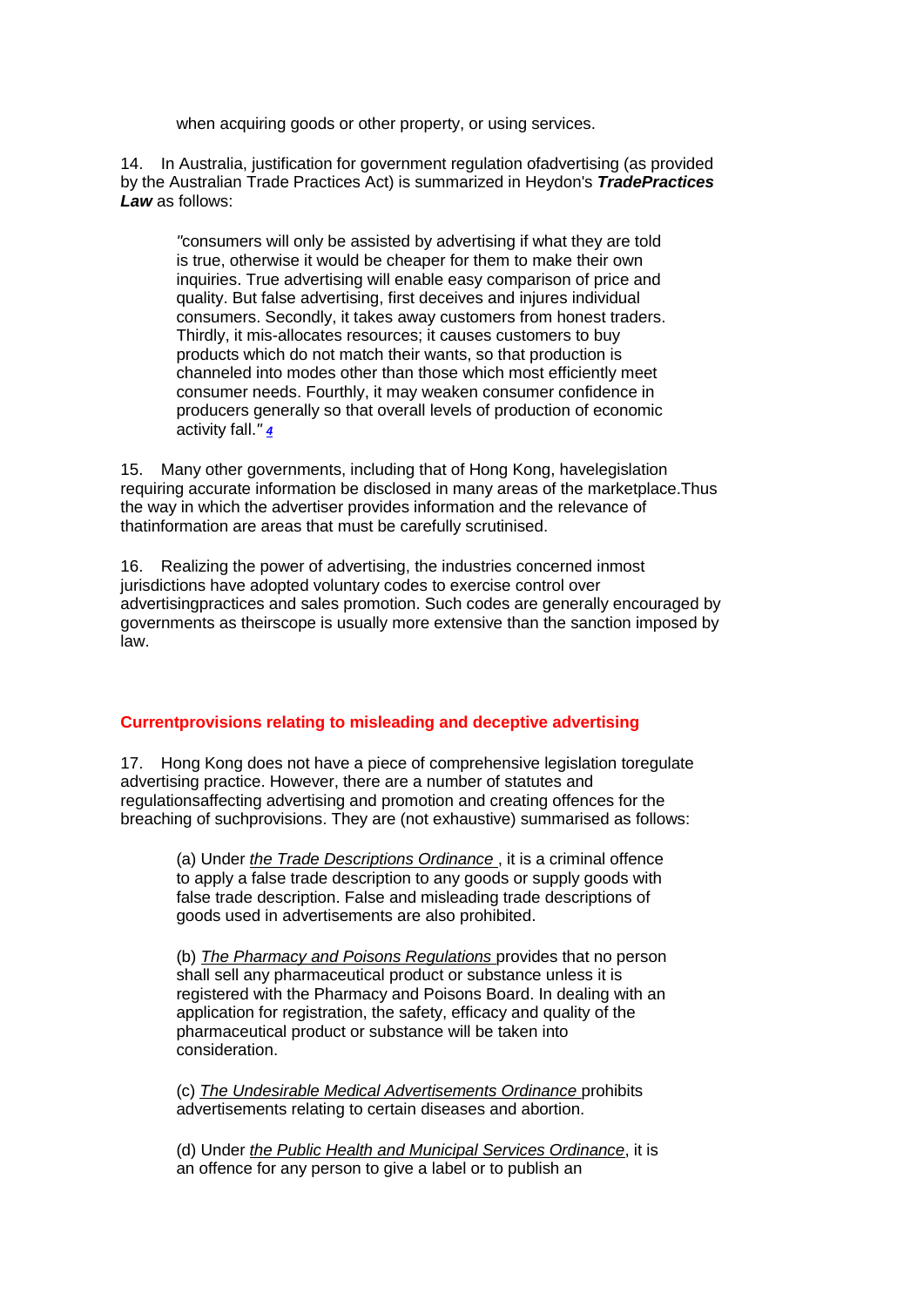advertisement which falsely describes any food or drug or is likely to mislead as to the nature, substance or quality of any food or drug.

(e) *The Estate Agents Practice (General Duties and Hong Kong Residential Properties) Regulation* prohibits false or misleading advertisements by licensed estate agents.

(f) Under *the Money Changers Ordinance* , a money changer has to display the current net rate of exchange for buying and selling.

(g) Under *the Money Lenders Ordinance* , a money lender who publishes an advertisement indicating the terms of interest has to show conspicuously the interest as a rate per cent per annum.

(h) *The Protection of Investors Ordinance* makes it an offence for any person to issue an advertisement for investment unless any one of the statutory requirements is met, one of which being the authorization of the Securities and Futures Commission.

(i) It is an offence, under *the Securities Ordinance*, to make any statement which is false or misleading with respect to any material fact for the purpose of inducing the sale of any securities.

(j) Under *the Banking Ordinance* , where the [Monetary Authority](http://www.info.gov.hk/hkma/) is of the opinion that any advertisement issued by a bank or a deposittaking company in connection with its business is false, misleading or deceptive, the Authority may require the institution to withdraw, remove or cease issuing such advertisement.

#### **Regulation of advertising practices in the broadcast media**

18. For obvious reasons, almost all governments have put theadvertising practices in the broadcast media under stringent regulation than that in thenonbroadcast media. Hong Kong is no exception. Under *the Broadcasting AuthorityOrdinance* and *the Television Ordinance* , the [Authority](http://www.hkba.org.hk/) may issue codes of practice to regulatestandards relating to programmes and advertisements. The Authority has so far issued thefollowing codes of practice relating to advertising:

(a) Commercial TV Code of Practice on Advertising Standards;

- (b) Radio Code of Practice on Advertising Standards;
- (c) Satellite TV Code of Practice on Advertising Standards;
- (d) Satellite Radio Code of Practice on Advertising Standards;
- (e) Subscription TV Code of Practice on Advertising Standards; and
- (f) Programme Service Code of Practice on Advertising Standards

19. The principle for these codes is that all advertisements shouldbe legal, clean, honest and truthful. So misleading advertisement is not allowed.Specifically these codes provide that:

(a) No advertisement may contain any descriptions, claims or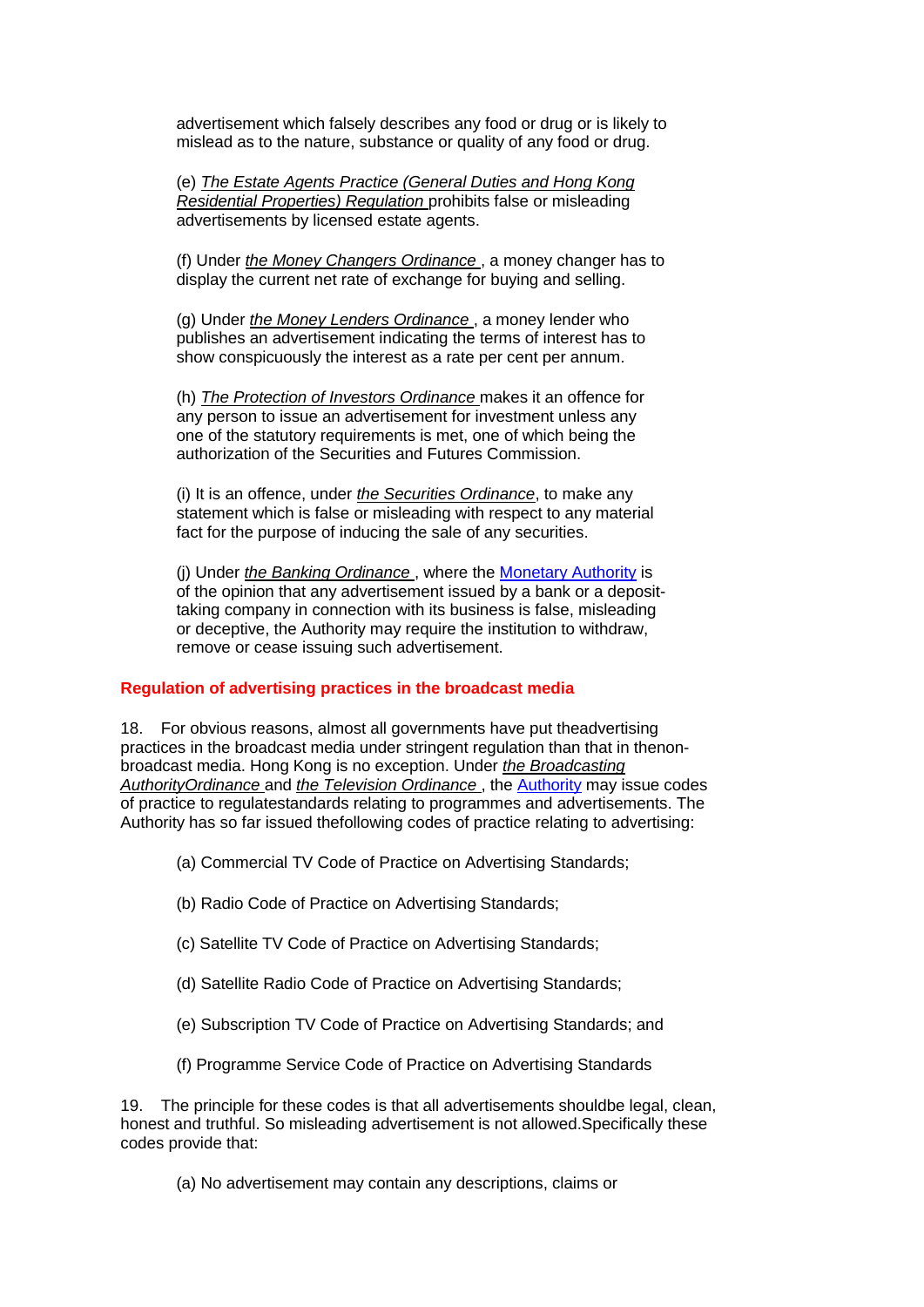illustrations which expressly or by implication depart from truth or mislead about the product or service advertised or about its suitability for the purpose recommended; and

(b) The licensee shall refuse the facilities of his station where he has good reason to doubt the integrity of the advertiser, the truth of the advertising representations, or the compliance of the advertiser with the spirit and purpose of all legal requirements that apply to the advertiser.

20. While there are comprehensive advertising codes of practice inthe broadcast media to safeguard viewers/audience interest, some advertisers use the printmedia to bring messages not permissible on the broadcast media. The anomaly must not beallowed to continue to exist.

# **Thevoluntary advertising standards**

21. The Association of Accredited Advertising Agents of Hong Kong(the 4As) administers a set of Standards of Practice to regulate the conduct of itsmembers in advertising. The general principle of the Standards of Practice is that"all advertising shall be legal, decent, honest and truthful". The Standards ofPractice further specify that "no advertisement shall contain any descriptions,claims, or illustrations which directly or by implication mislead about the product orservice advertised".

22. Any member found guilty of a contravention or non-compliance withthe provisions laid down in its Code of Advertising Standards will be penalized inaccordance with the relevant Rules of the Association.

#### **Deficienciesof the existing regulatory mechanism**

23. The current provisions are not adequate to meet with today's challenges, the mostprevalent reasons being:

(a) Deficiencies in existing laws that deal with misleading advertising on a piece-meal basis. e.g.

- The Trade Descriptions Ordinance does not cover misleading information on services, real property or prices.
- The Undesirable Medical Advertisements does not cover information or claims made in package inserts.
- There are no regulations under the Public Health and Municipal Services Ordinance to impose requirements as to advertising of health food and slimming food.
- There is no law to prohibit bait advertising *[5](http://www.consumer.org.hk/website/wrap_en2/misad99/english/report.htm#Remark5)*.

(b) There is no authority responsible to policing and preventing misleading ads to be published in the non-broadcast media.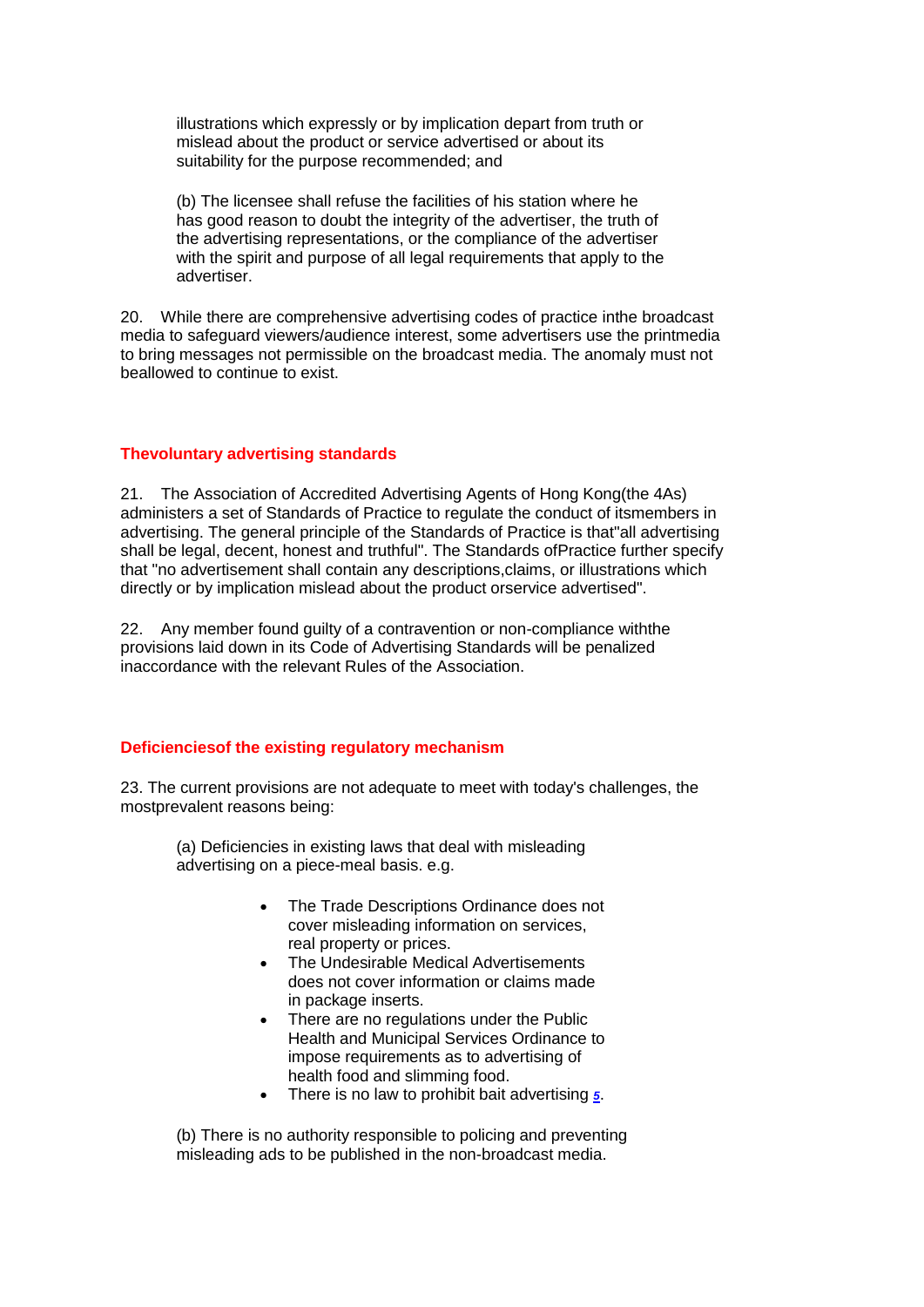(c) The self-regulatory system administered by the industry is inadequate.

24. As a result, consumers may fall prey to misleading advertising onreal property costing them their lifelong savings. Many consumers are attracted byirresponsible advertisements and go through expensive treatment courses which aredetrimental to their health.

25. The adverse effects of bait advertising adopted by some retailershave raised much public concern, which runs counter with Hong Kong extraneous efforts inreviving its attraction to tourists. The more common examples are found in the touristdistricts where some retailers selling audio and visual equipment advertise attractivebargain price information in their shops. Having enticed their customers to place adeposit, then the shop would persuade the customer to switch to another brand of a muchhigher price under the pretext that the customer's preferred model is out of stock. Otherexamples are found in Mongkok where some ginseng and dry seafood shops advertisemisleading price information for the purpose of deceiving unwary consumers. Thesemalpractices are the subject of many consumer complaints that have severely damaged HongKong's good reputation and negated the [Hong Kong TouristAssociation's](http://www.hkta.org/) (HKTA) million-dollar promotional campaigns to attract tourists to HongKong.

26. The police is aware of the problem and the police officers havebeen extremely helpful in mediating complaints when called to the scene. However, thepolice have admitted that without proper legislative control over such bait and switchtactics, they cannot pursue the cases further and consumers will continue to fall prey tosuch malpractices.

27. In the past three years, complaints received by the Councilagainst bait advertising continue to rise, i.e., 532 in 1996, 669 in 1997, 850 in 1998 and510 for the first half of 1999, (statistics from HKTA and the police excluded). HKTA andthe police force join the Council in proposing an effective measure to stop suchmalpractices in Hong Kong.

# **Proposed Reform**

28. Advertising plays an important part in the economy of Hong Kong.Its annual advertising expenditure (adspend) has grown steadily in the recent years, e.g.from \$14 billions in 1994 to \$20 billions in 1998. *[6](http://www.consumer.org.hk/website/wrap_en2/misad99/english/report.htm#Remark6)* In 1997, Hong Kong ranked third in the world in terms of per capitaadspend. *[7](http://www.consumer.org.hk/website/wrap_en2/misad99/english/report.htm#Remark7)* According to an ABN-*Media* Asian Advertising Industry Poll conductedin 1996, 61% of the respondents regarded Hong Kong as the advertising capital of Asia,followed by Tokyo (23%) and Singapore (9%).

29. Hong Kong has been striving hard to become the marketing andadvertising capital of this region. In spite of its leading role in the field ofadvertising, it lags far behind many of the advanced economies in the development of boththe legal and self-regulatory framework in the regulation of misleading advertising,particularly in the non-broadcast media. Moreover, double standard exists in theregulation of advertising the broadcast and non-broadcast media. This situation is notconducive to making Hong Kong the advertising capital of Asia. Thus there is an urgentneed for Hong Kong to emphasize fair play by looking into how the existing regulatorymechanism should be improved.

30. To improve the situation, the Council has investigated a numberof options. In putting forward those options, the Council has given due consideration tothe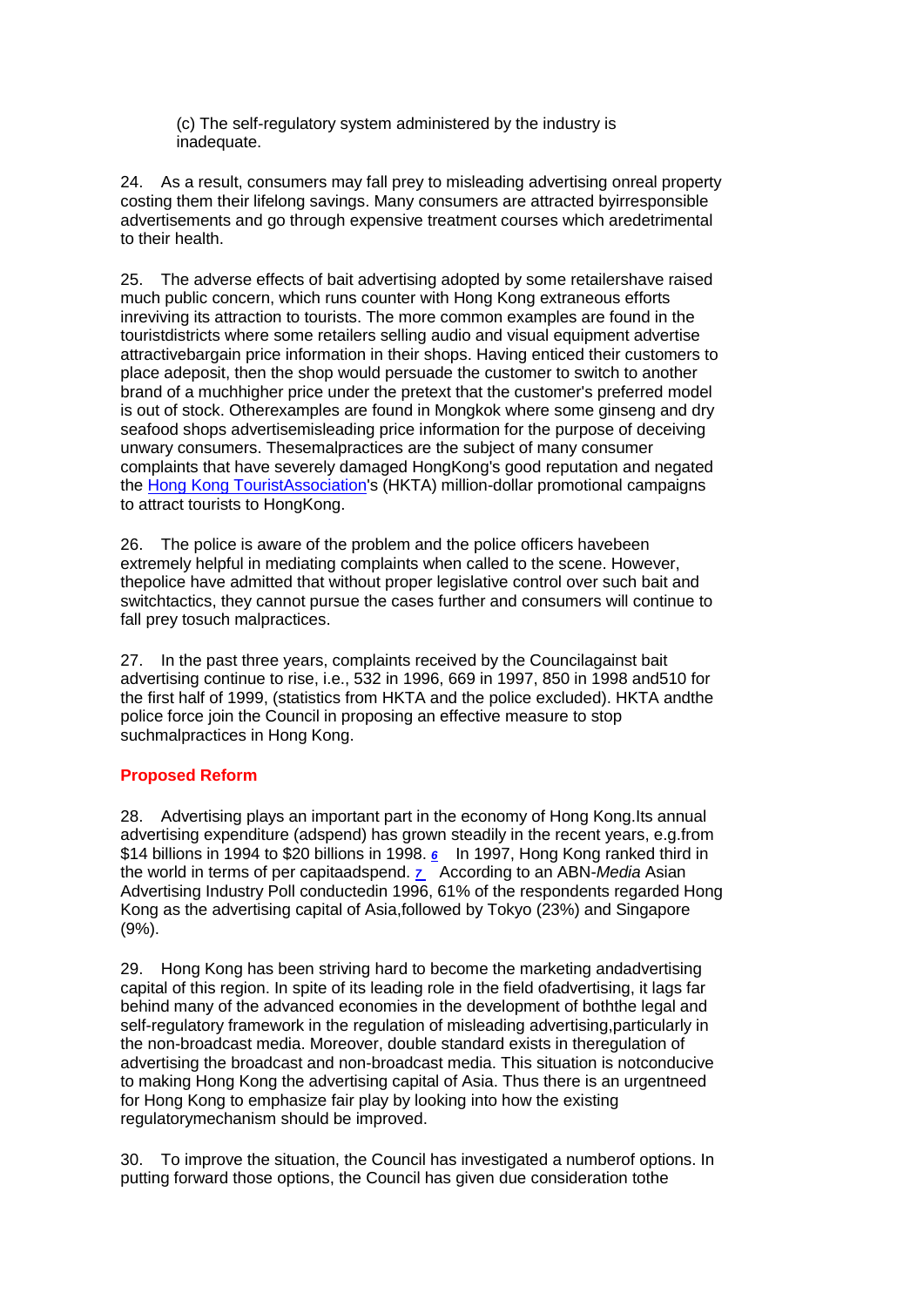following factors:

(a) The law should be able to protect the least informed consumers who are otherwise unable to recognise the traps or the excessive or misleading nature of an advertisement;

(b) The implementation should allow active participation of the people in the advertising industry; and

(c) The implementation must be cost effective.

31. In this Consultation Paper, the Council has set out the pros andcons of each option with a view to providing background information to the interestedparties and to facilitating discussion. *It should be noted that these optionsare not mutually exclusive. The desirable method may be a combination of two or more ofthese options or suggestions from outside sources.*

32. The Council welcomes any suggestions, comments and proposals.Such information should be very useful in preparing a final report on this issue to theGovernment.

### **Options**

# **Option 1: Amending current legislation for effective regulation of advertising practices**

33. As mentioned above, there are a number of ordinances andregulations with provisions that regulate advertisements and penalise breaches of suchprovisions. The efficacy of these provisions will be much improved if their deficienciesare remedied.

34. There is a growing tendency to provide regulation of advertisingpractices in individual pieces of legislation. A good example is found in the newTelecommunications Amendment Bill which states, inter alia, that "*A licenseeshall not engage in conduct which, in the opinion of the authority, is misleading ordeceptive in providing... telecommunications networks... or services including...promoting, marketing or advertising the network... or service*". A furtherexample is the proposed legislation for the Sales Descriptions of Uncompleted ResidentialProperties which requires developers to provide specific information in their salesbrochures.

35. The Council believes the Government should take immediate actionto amend legislation in order to enable the enforcement authorities to exercise moreeffective control over the advertising practices in the relevant trades, as follows:

• the Trade Descriptions Ordinance (the TDO)

**Purpose:** to prohibit misleading information on services, real property or prices. Bait and switch tactics should be curtailed and traders must supply the product/service at the price advertised. Also, shops should not be allowed to attract customers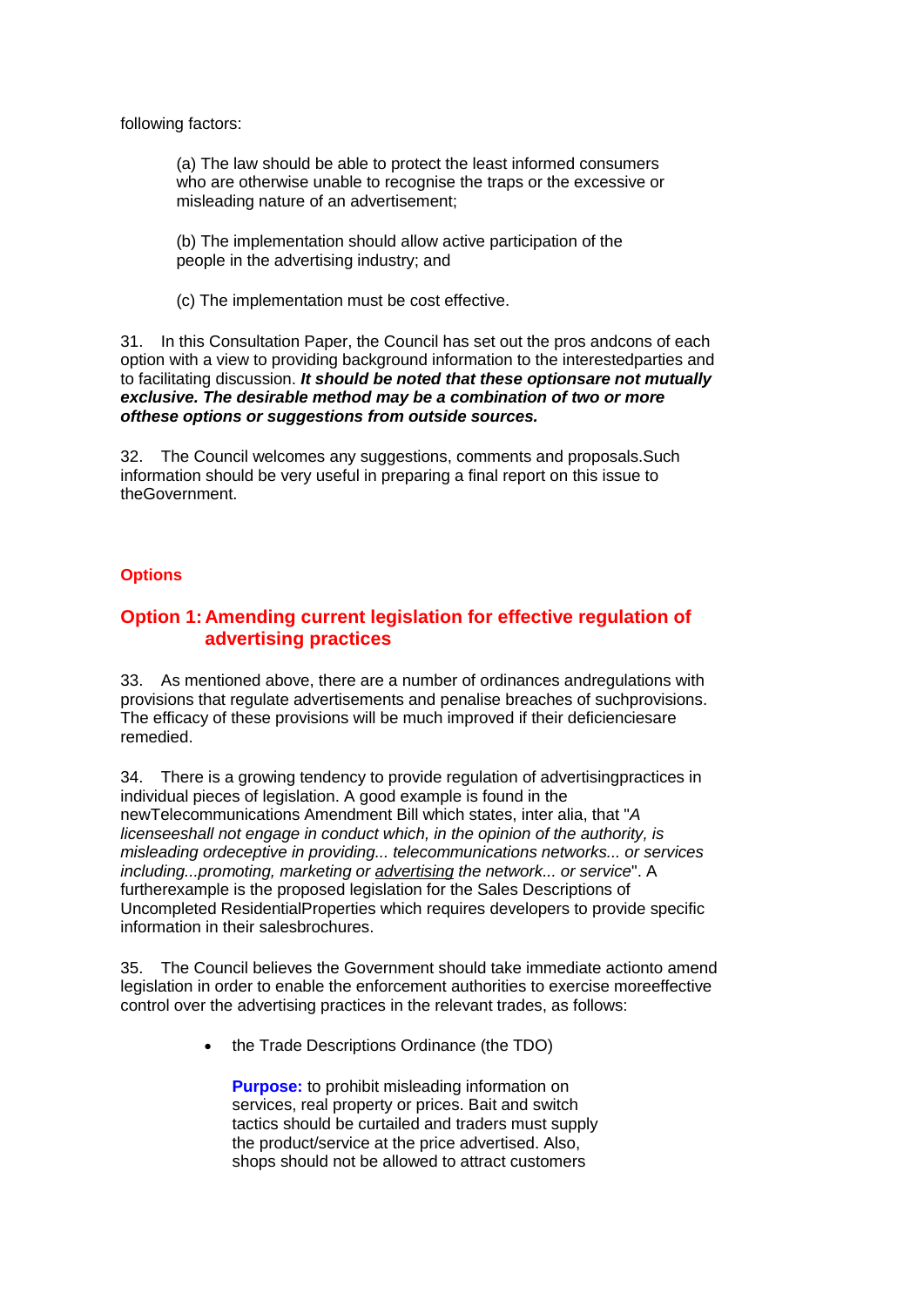under the pretense of "closing down sales"

the Unconscionable Contracts Ordinance

**Purpose:** (a) to prohibit advertising for supply of goods or services at a specified price if, taking into regard the nature of the market, there is no reasonable ground to believe that the goods or services can be supplied at that specified price for a reasonable period in reasonable quantities and (b) to prohibit the use of physical force or undue harassment or coercion in relation to the supply or possible supply of goods or services to consumers.

the Undesirable Medical Advertisements Ordinance

**Purpose:** to cover information or claims made in package insert and to explore the possibility of covering those posted on the internet.

the Public Health and Municipal Services Ordinance

**Purpose:** to impose requirements on advertisements of health food and slimming food.

36. Amendments for other legislation should also be taken at a laterstage. A summary of the proposed amendments for the relevant legislation can be found atAppendix II.

#### **Pros**

(a) The do's and don'ts are being set out for compliance.

(b) There is no need to go through a lengthy process of drafting and enacting a new legislation.

(c) The enforcement is more cost-effective as the new or amended provisions will be taken up by the existing enforcement agency.

(d) The enforcement of the new and/or amended provisions will receive less resistance. Thus more ready compliance can be expected as the business sectors concerned are already familiar with most parts of the relevant laws.

#### **Cons**

(a) It may take longer to go through all necessary reforms as different policy bureax in the Government may have priority in deciding on the need for amendments of the laws under their jurisdiction.

(b) Advertising practices are being regulated on a piece-meal basis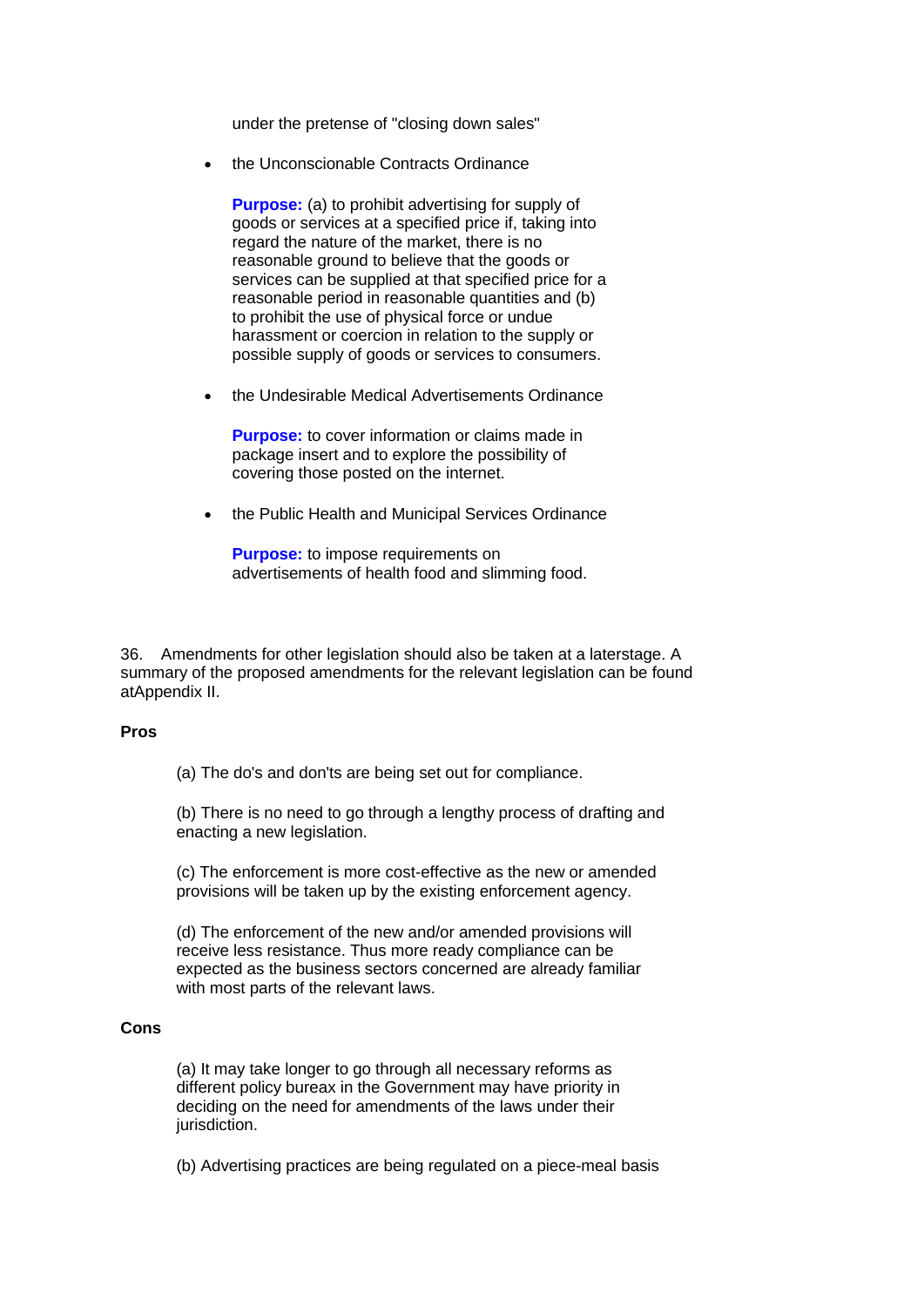and thus cannot be standardized as they are enshrined in different laws.

(c) The laws may not be extensive enough to cover different aspects of the problems.

(d) There may be inconsistencies in the standards to be applied by different law enforcement agencies due to the lack of coordination among these agencies.

(e) There may be duplication of enforcement efforts, creating unnecessary confusion for the business sector.

(f) Amendments of the laws would have to go through a legislative process.

37. It may be desirable to accord a higher priority to the amendmentof certain pieces of Ordinances ahead of others, e.g. the Trade Description Ordinance andthe Unconscionable Contracts Terms Ordinance. This should have the positive effect ofcurbing the malpractice of bait and switch selling which has severely tarnished HongKong's image as a shopping centre in the Orient.

# **Option 2:Enacting a Control of Misleading Advertisments Ordinance**

38. In many jurisdictions, such as countries in the EuropeanCommunity, there are specific laws to regulate advertising practices, particularlydeceptive and misleading advertising. Examples are the UK Control of MisleadingAdvertisements Regulations 1988 and the Advertising Law of the People's Republic of China,1994

中華人民共和國廣告法、

39. The main purpose of this type of legislation is to protectconsumers, people in the business, and the interests of the public in general againstmisleading advertising and its unfair consequences. It empowers a public officer to takeaction against the publication of misleading advertisements if he considers it is in thepublic's interest. The actions include, among other things, injunction and requirement ofthe publisher of an advertisement to substantiate the validity of any factual claims madein it.

#### **Pros**

(a) There will be one consistent standard that would control deceptive and misleading advertisements and a specific government agency to enforce and/or co-ordinate regulatory actions.

(b) The law sets out the standards and mandatory standards thereby deterring promulgation of misleading and deceptive advertisement in the non-broadcast media.

(c) The Public is protected by preventive measures.

(d) There is no need for each and every trade to set up its advertising standard as the law would cover all advertisements and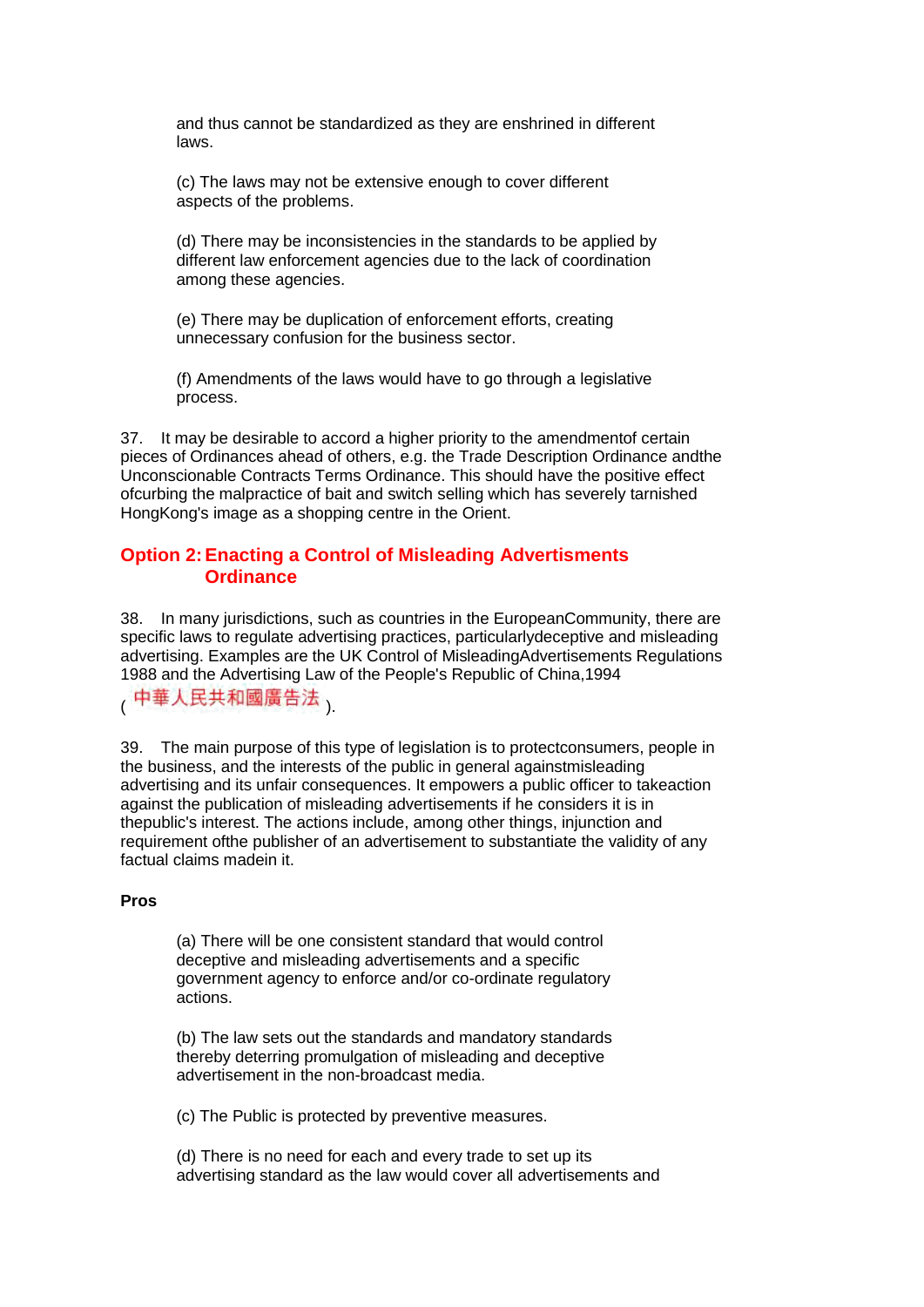sanction any person responsible for publishing the advertisements.

(e) The law will facilitate more ready compliance as the general principle against misleading advertising would have been spelled out.

(f) The law provides the necessary legal authority for the advertising industry to adopt a more stringent Code of Practice for selfregulation.

#### **Cons**

(a) Additional public money has to be expended as the Government has to set up a new department to enforce the misleading advertising law.

(b) The general principles of the law might be too broad for certain trades as they lack implementation details.

(c) There might be a duplication of efforts between existing enforcement agencies and the enforcement agency set up for the purpose of maintaining compliance of the proposed advertising laws.

(d) The scope of the law is not extensive as it is being limited to misleading advertising only. To be effective, the law will have to be enforced in conjunction with the relevant the advertising practices or standards set up by the industry.

(e) The Government might be accused of reversing its hands off policy.

(f) The Government might be accused of suppressing creativity and the freedom of expression through the advertising law.

# **Option 3:Enacting a Consumer Protection or Trade Practices Ordinance**

40 Some jurisdictions incorporate the regulation of advertisingpractices under one comprehensive consumer protection or trade practices law. In the USA,the Federal Trade Commission, which is conceived to enforce the country's anti-trust laws,has also been assigned the task of policing advertising on the national level. InAustralia, the Trade Practices Act deals with consumer protection, competition and fairtrade. Part of this Act has provisions for specific prohibitions against unfair practices,misleading or deceptive conduct including misleading advertising.

### **Pros**

(a) Consumers will no longer be susceptible to sharp trade practices and misleading/deceptive advertising.

(b) The regulatory mechanism on advertising becomes more transparent as the standards are being spelled out in the law.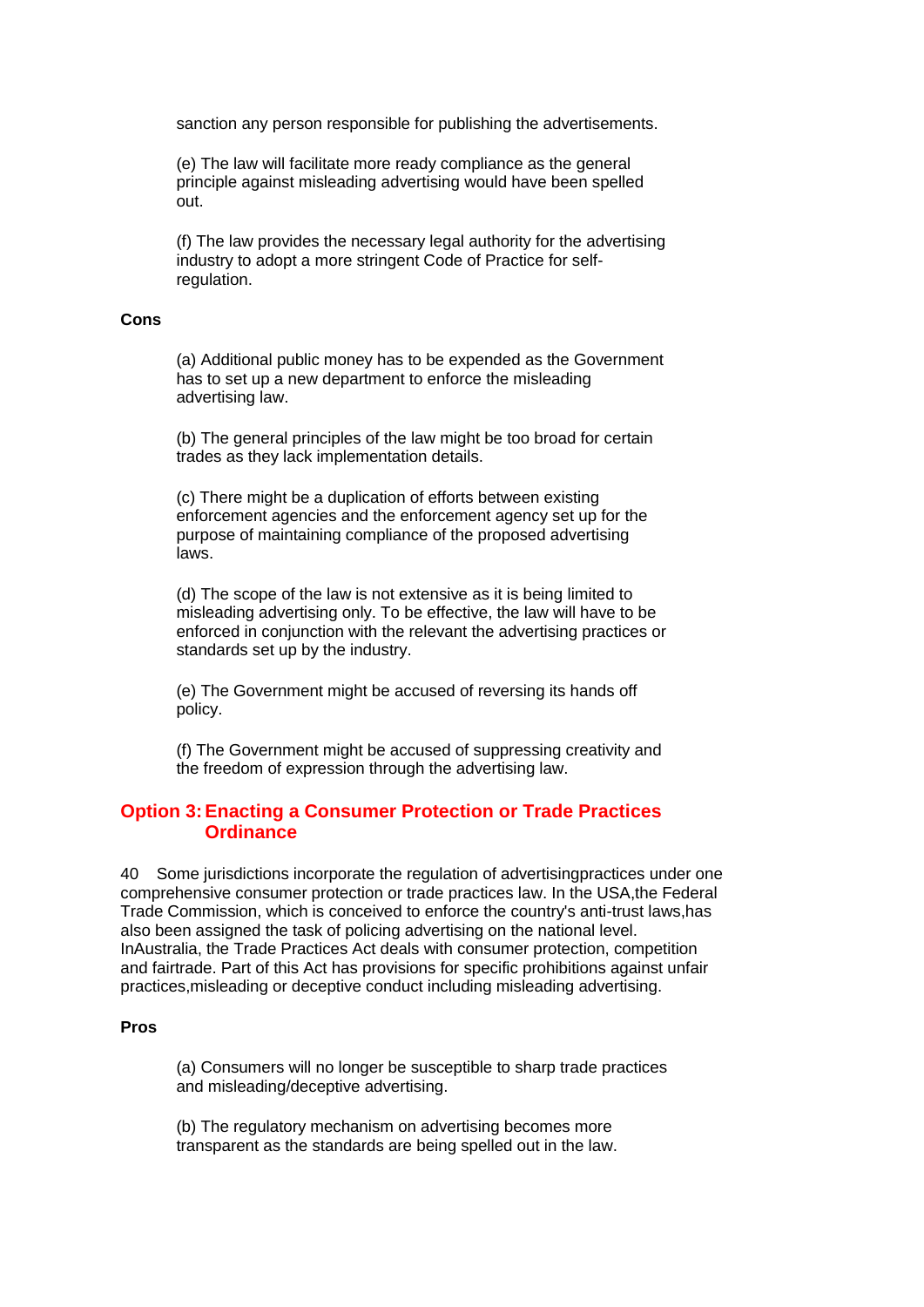(c) The regulatory function over sharp trade practices, including misleading advertising, can be more efficient and cost effective as they will be dealt with under one roof.

(d) The provisions of the law serve the purpose of providing comprehensive guidelines for the people in the trade.

(e) The enforcement body can act as coordinator to ensure the uniformity of advertising standards in different pieces of law.

(f) The enforcement body can make regulations or guidelines to deal with advertising practices in specific trades or under certain market situations. e.g. mail order advertising, 'sales' advertisements, 'switch' selling, etc.

(g) The law provides legal backup for the self-regulatory Codes of Conduct of the advertising industry.

#### **Cons**

(a) Foreign experience tells that the enactment of a piece of trade practices or fair trade law has to go through a very complicated process and will take a long time to complete.

(b) Additional public money has to be incurred as there will be a new enforcement agency.

(c) The operation of the government authority may not be flexible enough to cope with the changes in the marketplace.

(d) The Government might be accused of reversing its hands off policy.

(e) The Government might be accused of suppressing the freedom of expression through the provisions that regulate advertising.

# **Option 4: Maintainnig a voluntary self-regulation system**

41. Statutory regulation serves the public interest by compellinggood advertising behaviour through judicial and administrative processes. However, it canbe costly and rigid. In the face of increased government controls and growing consumerawareness, the advertising industry all over the world has taken positive steps to promoteand organize self-regulation.

42. The Association of Accredited Advertising Agents of Hong Kong(the 4As) is administering a set of Standards of Practice for its 23 members. Membershipof the Association is voluntary.

# **Pros**

(a) It is good for maintaining the positive non-interventionist image of Hong Kong.

(b) Self-regulation is flexible as it can cope with the rapid changes in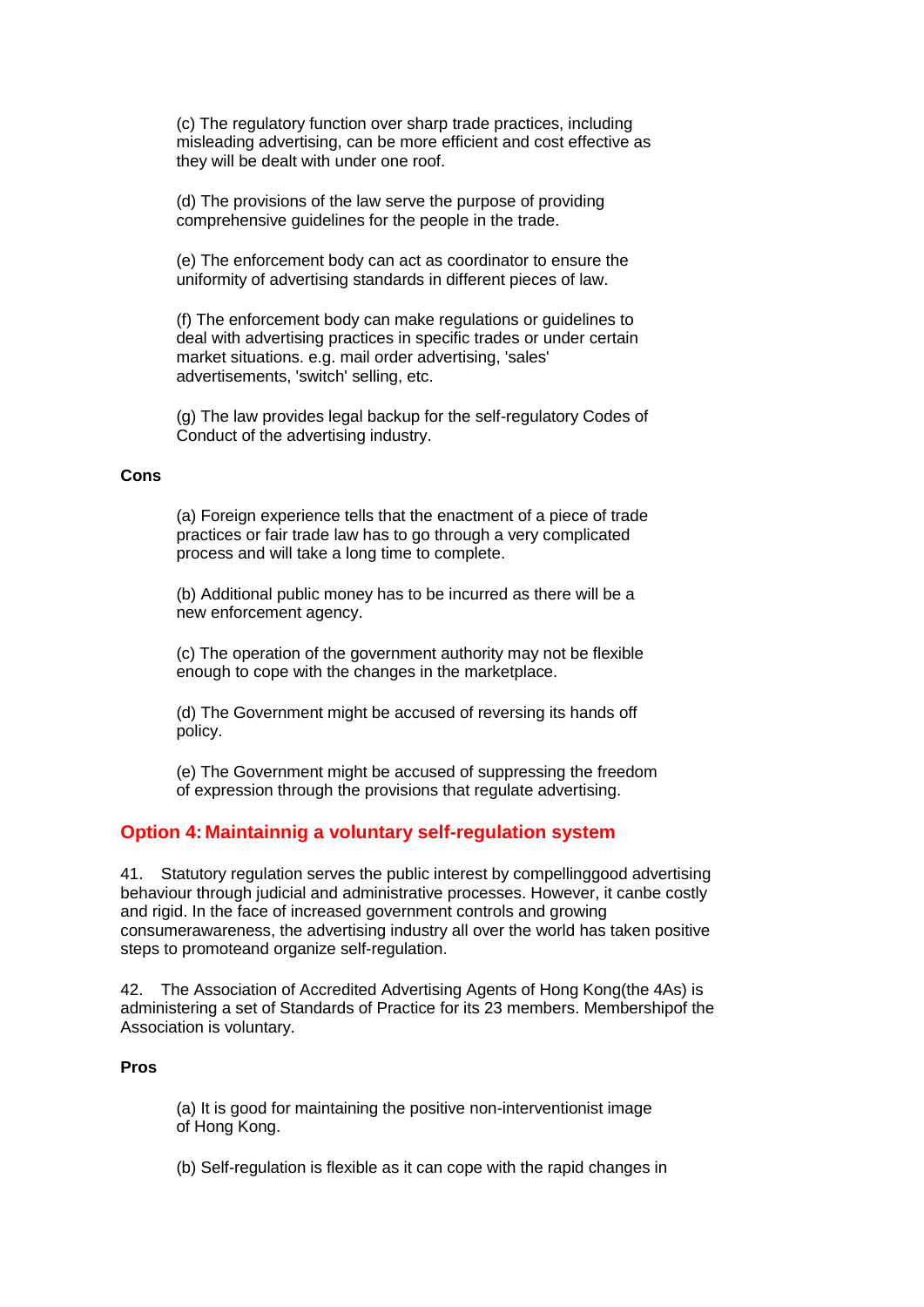the marketplace.

(c) The system is less expensive and will not incur any public funding.

(d) The voluntary codes of practice can maintain standards in an area of communication which defy legal definition - that of good manners and taste.

(e) Standards set up voluntarily by the people in the industry will meet with more ready compliance.

(f) The industry codes may complement the requirements in the law.

#### **Cons**

(a) The industry codes or standards are less transparent than those laid down in the law.

(b) The industry's voluntary codes or standards may not meet the expected standard of the authorities concerned.

(c) There is doubt whether the codes or standards could stand a test in the court.

(d) The sanctioning power of the self-regulatory body is limited and ineffective as there is no legal backup for the voluntary codes or standards.

(e) Non-member advertising agents are out of the reach of the voluntary codes or standards.

(f) The advertising media (e.g. the press) and the advertisers (i.e. the traders of the advertised goods) are out of the reach of the voluntary codes or standards.

# **Option 5:Establishing a statutory independent Advertising Standards Authority for industry-wide self-regulation**

43. It is generally believed that an industry self-regulatory systemwould not be effective without the backup measures. The self-regulatory systems of manyindustries and professions in Hong Kong are in fact conducted under their respective legalframeworks. e.g. that for the legal practitioners, the medical profession, theaccountants, the outbound travel industry and the insurance industry.

44. In many jurisdictions, self-regulation of the advertisingindustry goes hand-inhand with some forms of statutory regulation. In UK, theself-regulatory system exercised by the Advertising Standards Authority (ASA) isrecognized by the Government and has been examined by the judiciary. The legal backupprovided for the work of ASA by the Control of Misleading Advertisements Regulationsreinforces the system. The Director General of Fair Trading has power to consider acomplaint made to him if he considers that the self-regulation body has not dealt with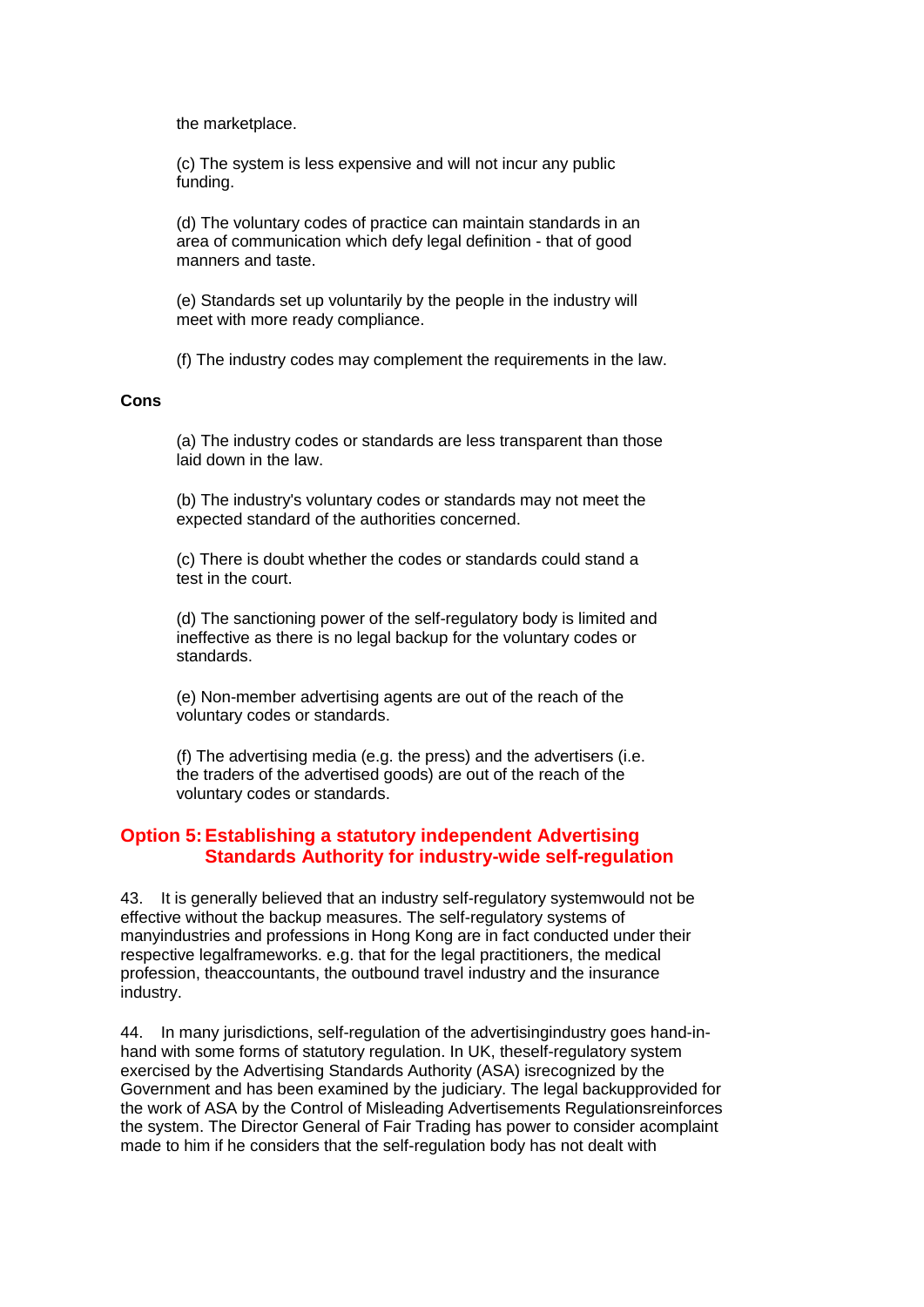thecomplaint adequately.

45. As can be seen from Option 4 above, the main drawback ofvoluntary selfregulatory system implemented on a voluntary basis is the limited coverageand lack of effective sanction against non-compliance. Further, there is no legislation toprovide legal backup for the effective administration of a self-regulation system in theadvertising industry. The Council therefore proposes that the Government should enact apiece of legislation to provide for the establishment of a Advertising Standards Authorityto administer a self-regulation system. The ASA will work closely with but seek not tooverlap with the Broadcasting Authority which carries a principle duty of monitoringadvertisements in the electronic media. To be effective, the Authority should be empoweredto:

- allow participation of all market players concerned;
- prescribe codes of practice for advertising and sales promotion;
- police non-compliance of the prescribed codes;
- investigate complaints and conduct research;
- rule whether an advertisement has breached the prescribed codes;
- take administrative proceeding to eliminate misleading advertising
- seek, if necessary, injunction from the court to restrain appearance of an advertisement or promotion that has been ruled by the Authority as misleading;
- levy surcharges on advertising to fund the operation of the Authority; and
- allow participation of independent persons in the Authority.

#### **Pros**

(a) It is a more structured self-regulatory system as it has the necessary legal backup.

(b) The system ensures universal participation of the market players concerned.

(c) The system allows better participation of organizations that represent the advertising, sales promotion and media businesses in the administration of self-regulation.

(d) The legal backup reinforces more effective policing and enforcement action.

(e) The credibility of the system is enhanced as it allows the participation of members unconnected with advertising business in its administration.

(f) The administration of the Authority provides a gradual control and saves the funding of an enforcement agency from public money.

#### **Cons**

(a) It might be necessary to go through a lengthy legislative process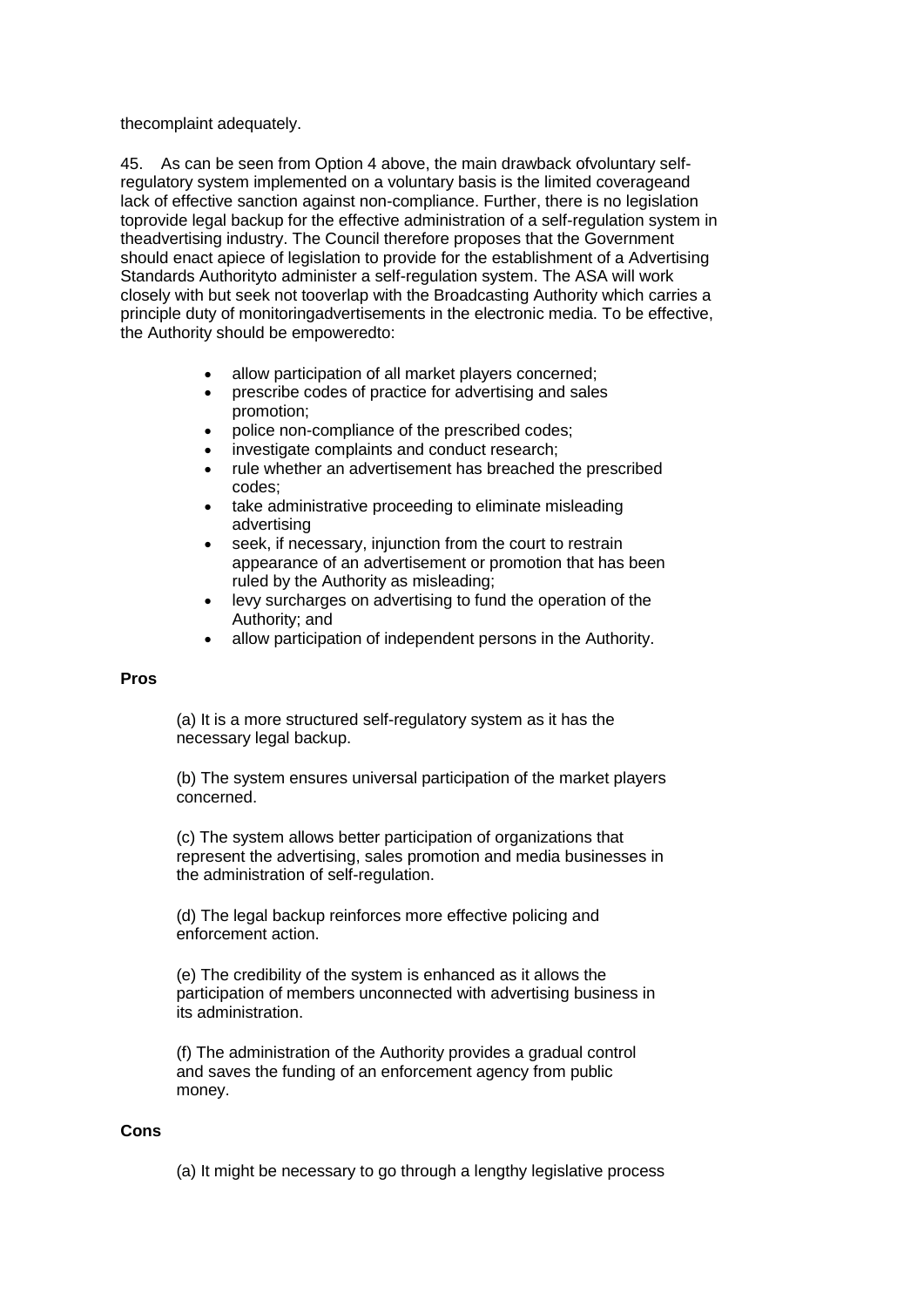for the enactment of the necessary legislation.

(b) There might be resistance from certain sectors when they are compelled to take part in the system as they would like to maintain the status quo.

(c) There might be difficulty in levying the surcharges from the industry to fund the administration of the system.

(d) It requires a strenuous effort to maintain the independence and impartiality of the industry self-regulatory body as it is funded by the industry.

(e) The Government might be accused of reversing its hands off policy in the advertising industry.

(f) The system only regulates advertisers, advertising agents and promoters. Media which publish the advertisements are out of its reach.|

# **E-Commerce**

46. In light of recent developments in the use of electroniccommerce, i.e. 'on-line shopping', the Council has been concerned that adequate measuresare put in place to protect consumers from unfair trading practices, including but notrestricted to, deceptive and misleading advertising claims. The Council considers that thebest way forward to achieve some consumer safeguards in the short term, and to raiseawareness of the possible need for legislation, is through attempting industry selfregulation. To this end, the Council has been conducting discussions with Governmentagencies and industry organizations with a view to facilitating a self regulatory schemefor electronic commerce.

# **Comments from the public**

47. The Consumer Council now invites members of the public andinterested parties to comment on the options set out in this paper. The views gatheredwill be incorporated in the report, Ways to Improve the Regulation of Advertising, to beput forward by the Council to the Government later this year. Written views may beaddressed to:

> **Consumer Council 22/F, K. Wah Centre 191 Java Road North Point Hong Kong**

Views may also be sent to the Consumer Council by email at:

 $\boxtimes$ [cc@consumer.org.hk](mailto:cc@consumer.org.hk)

The Consumer Council would like to receive the views before **31 October 1999** .

The text of this paper in both Chinese and English is available atthe website of [the Consumer Council\(http://www.consumer.org.hk\).](http://www.consumer.org.hk/eindex.htm)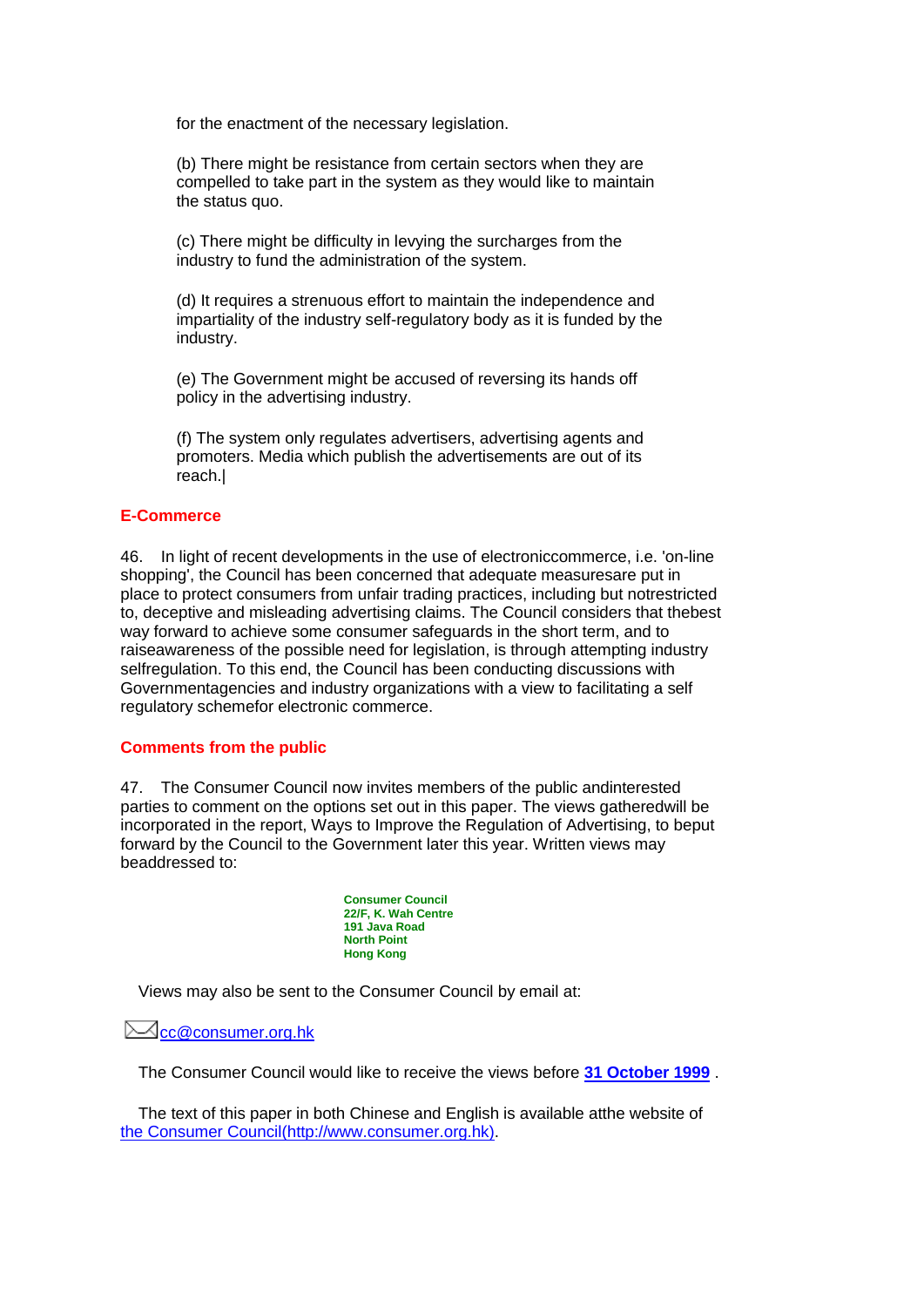## **Remarks**

- 1. Advertising claims are considered questionable when they have deviated from the advertising standards laid down in the rules or codes of practices adopted by advertising industries or the relevant regulatory bodies in HKSAR, PRC, UK, USA and Singapore.
- 2. Council Directive 84/450 of September 10, 1984 Relating to the Approximation of the Laws, Regulations and Administrative Provisions of the Member States Concerning Misleading Advertising
- 3. 2 of Article 2 of the Council Directive 84/450 of September 10, 1984 Relating to the Approximation of the Laws, Regulations and Administrative Provisions of the Member States Concerning Misleading Advertising
- 4. Dyson Heydon, Trade Practices Law Vol 2
- 5. Bait advertising is an advertising practice where a trader advertises the sale of goods or services, without intention to supply them, at a bargain price to attract consumers who may later switch to buy other goods or services at a higher price under the trader's persuasion or other sales tactics.
- 6. Sources: Media Adspend 1994 98 by AC Nielsen.
- 7. Source: *Profile of Hong Kong's Major Services Industries* published by Hong Kong Trade Development Council. 1998
- \* 1 of Article 2 of the Council Directive (of the European Community) 84/450 of September 10, 1984 Relating to the Approximation of the Laws, Regularions and Administrative Provisions of the Member States Concerning Misleading Advertising.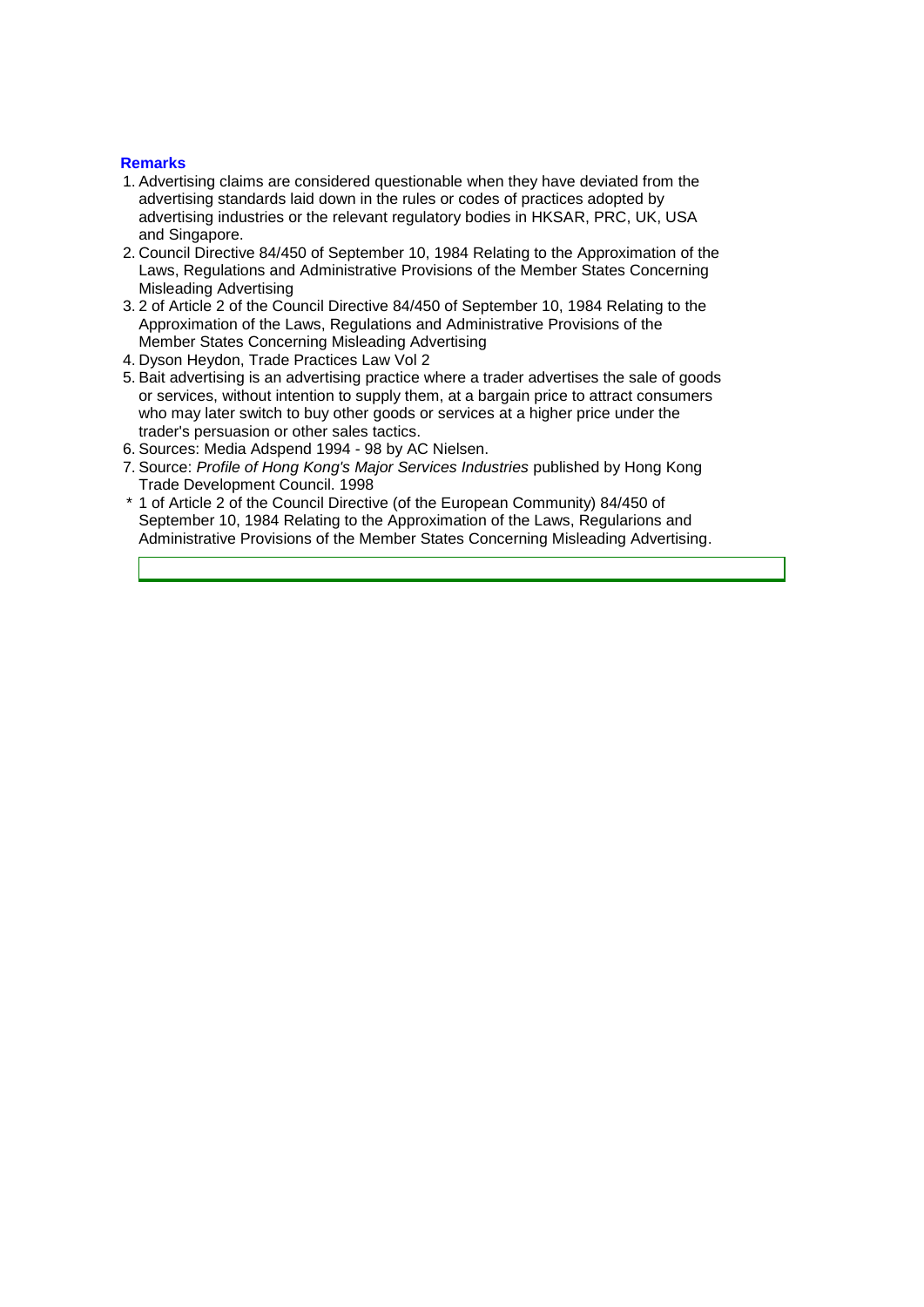

# 如何改善對廣告之監管

「〔廣告〕,以佔據現代主流的商業廣告而言,

是生產者與銷售業者為了推銷商品或服務,

以非特定的消費者為對象,

支付費用流傳情報的傳達手段。」[\\*](http://www.consumer.org.hk/website/wrap_chi2/misad99/chinese/report.htm#cover01)

| 目錄表                                        |
|--------------------------------------------|
| 問題所在                                       |
| 問題廣告的調査結果                                  |
| 監管廣告的背後意義                                  |
| 現行法例對有誤導及具欺騙成分廣告的監管                        |
| 電子傳媒廣告的監管                                  |
| 自願的廣告守則                                    |
| 目前監管制度有待改善                                 |
| 改革建議                                       |
| 建議方案                                       |
| 方案(一):修訂現行法例以有效地管制廣告手法<br>$\circ$          |
| 方案(二):制定專門的法例管制有欺騙及誤導成分廣告<br>$\circ$       |
| 方案(三):制定一項保障消費者或營商手法例<br>O                 |
| 方案(四):自律模式<br>$\circ$                      |
| 方案(五):成立具法定地位的廣告業自律組織(廣告標準委員會),<br>$\circ$ |
| 推行全面性的自律                                   |
| 電子交易                                       |
| 附錄 I: 有問題之廣告                               |
| 附錄 II:對現行法例之修訂建議                           |
| 意見調査(一九九九年十月三十一日截止)                        |

# 問題所在

(一) 廣告有將產品及服務從供應商傳遞至消費者的功能。廣告提供資料及改變品 味,它亦有擴展市場及建立形象的功能。

(二) 由於廣告是具創意的產物,有塑造意形態的功效,所以常被受投訴及批評。批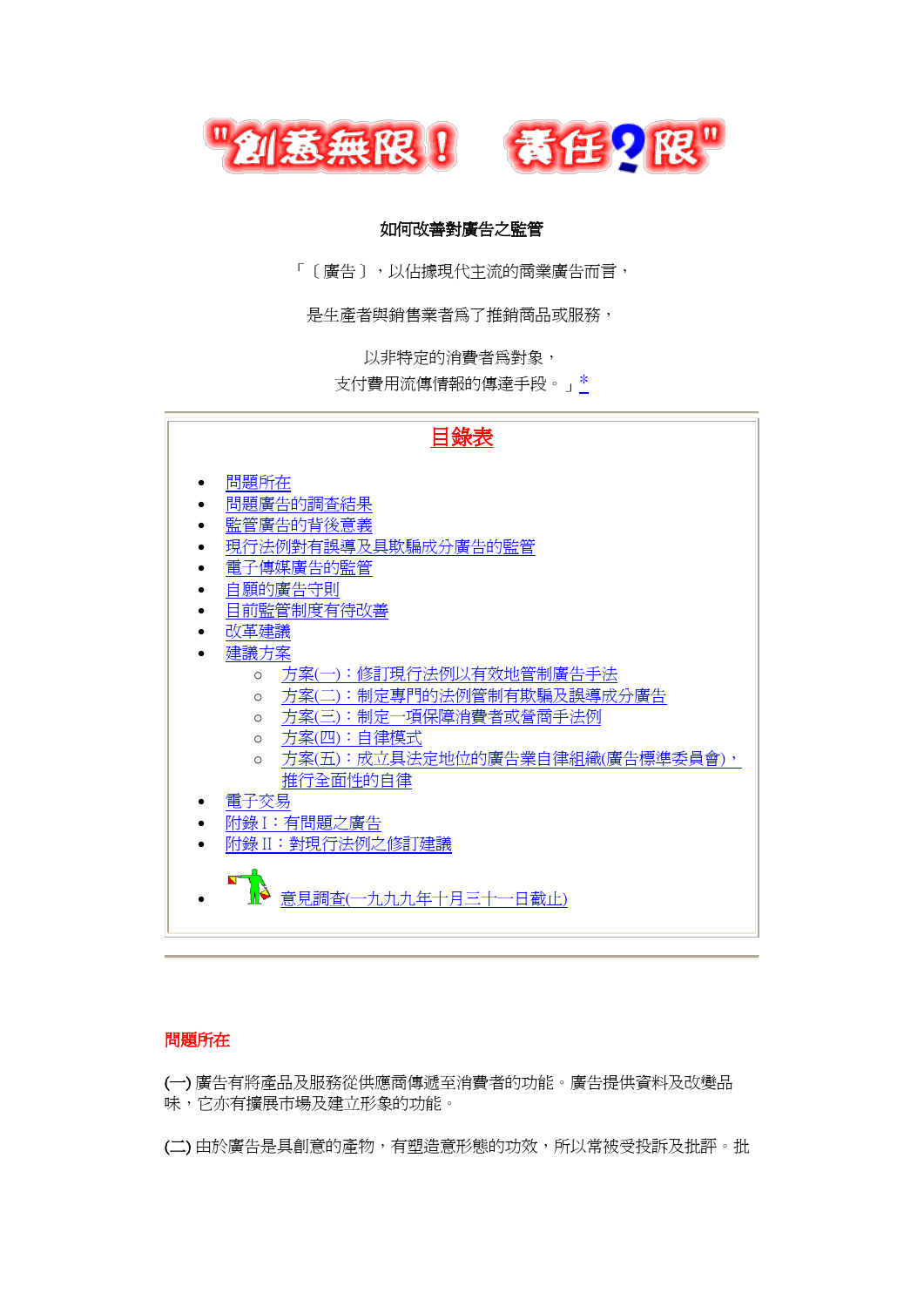評者一般關注虛假失實的廣告內容對消費者所造成的傷害。

(三) 消費者委員會(消委會)向有接獲消費者及商界對廣告的投訴和查詢,這些廣告 在廣播及非廣播媒介均有出現。投訴指廣告內容帶有欺騙及誤導成份。有意見認為 政府應檢討現行對廣告的規管機制,特別是對非廣播媒介廣告的規管。

(四) 如何規管廣告,亦不時成為公眾議論的課題。消委會認為應就這問題提出公開 討論。

(五) 本文件列出這問題的背景資料包括現行監管廣告行業的機制運作,同時提出對 現行經非廣播媒介傳達的廣告加強規管的一些方案。消委會歡迎公眾就這些建議發 表意見。

#### 問題廣告的調查結果

(六) 為確定香港廣告的問題所在,消費者委員會進行了一項大型的調查。收集在一 九九八年六月至八月及一九九九年一月至三月期間於香港報刊及廣播媒介出現。調 查集 中分析七類產品及服務的廣告,並以本地及外國既定標準及守則作出比較。分 析結果頗為驚人,在抽查了的二百五十六個電視廣告中,發現五十八個(22.7%) 含有 問題的聲稱,而在一千七百七十七個刊於報章雜誌的廣告樣本中,九百一十三個 (51.4%),發現有問題 [\[1\]](http://www.consumer.org.hk/website/wrap_chi2/misad99/chinese/report.htm#Remark1)。

(七)調 查的七類產品及服務中,以地產廣告(92%)內容含有問題的聲稱最多,其次順 序為美容及健美(減肥)服務(85%),藥物、健康食品及治療(84%)和化 粧及美容用品 (82%),再其次是電訊產品及服務(46%),補習和訓練課程(18%)及旅遊(12%),此類廣 告有問題聲稱撮要[於附錄](http://www.consumer.org.hk/website/wrap_chi2/misad99/chinese/app1.htm) I。

(八) 從以上的問題聲稱,及接獲投訴,消委會認為需要情況必頇改善,以維護消費 者權益。這些問題包括:

(a) 提供虛假資料,恃消費者容易輕信,或缺乏經驗或對產品或服務 缺乏認識;

(b) 以不確、模糊、誇大或隱瞞資料的方法,誤導消費者;

- (c) 廣告聲稱缺乏客觀理據支持;
- (d) 假稱有真確鑒定,作出虛假認可聲明;
- (e) 不明確的價格資料或高估產品或服務的價值;
- (f) 與其他經營者或其產品作出不公帄比較;

(g) 聲稱不符法例的規定;和

(h) 不能以宣傳或聲稱的價格提供貨品或以餌誘手法令消費者落訂然 後游說轉買其他產品。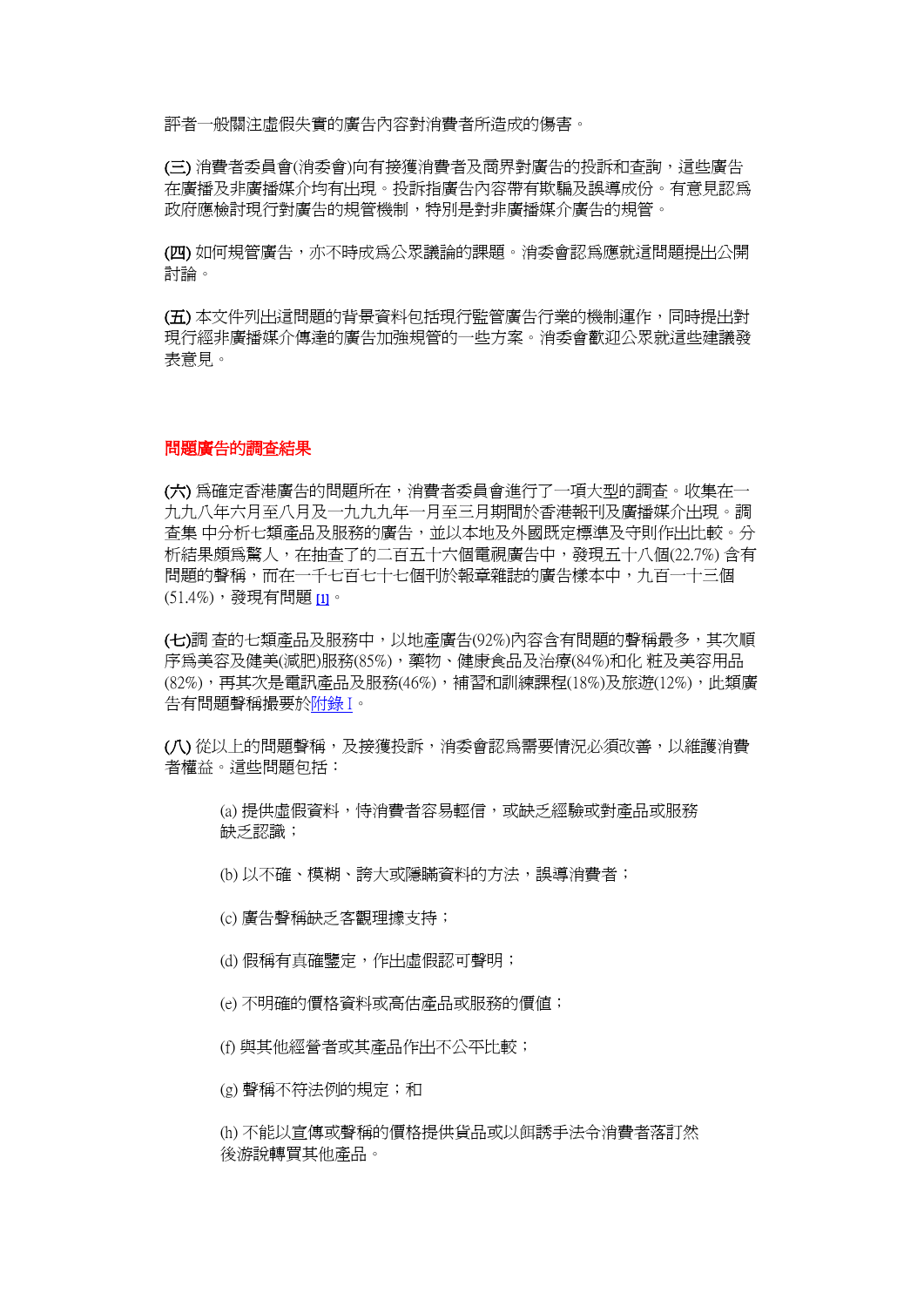### 監管廣告的背後意義

(九) 管制廣告問題在法律上來說是挑戰性的工作。廣告的收益能維持自由及多元化 的媒介的存在。

(十) 儘管如此,很多政府都認爲有需要以某種形式監管帶誤導及欺騙成分的廣告。 他們相信「買者各自負責」的原則已不適用於現今的市場。時至今日,推銷產品及 服務 的工作,皆由受過訓練的商業行政人員,以高度「專業性」的方式淮行。未受 過訓練的消費者,由於對產品沒有認識,就需要獲得保障以免受廣告誤導。

(十一) 歐盟委員會就監管誤導廣告發出有關的指令中確指廣告,無論最終能否促成 合約(即宗成交易),都會影響消費者的經濟利益 [\[2\]](http://www.consumer.org.hk/website/wrap_chi2/misad99/chinese/report.htm#Remark2)。另外,歐盟委員會認爲,在某 些情況下,誤導廣告應在未刊登前禁止。在推行其保障消費者及資料政策時,歐盟 引用一套程序,提供適當措施對付誤導及不公平廣告。

(十二) 歐盟委員會對「誤導廣告」的定義為:「任何廣告,任何方面,包括其演譯 方法,欺騙或可能欺騙任何此廣告接收之對象,或能接觸之對象,而基於廣告的欺 騙成分,有可能影響他們的經濟行為,或基於這些因素,傷害或有可能傷害到其競 爭對手。」 [\[3\]](http://www.consumer.org.hk/website/wrap_chi2/misad99/chinese/report.htm#Remark3)

(十三) 以這定義為基礎,監管或控制誤導廣告是極其需要的,理由是:

(a) 誤導廣告,妨礙公帄競爭;及

(b) 令消費者在購買貨品或房地產,或使用服務時,作出對自己不利 的決定。

(十四) 在澳洲, 政府實行監管廣告的理據(由澳洲的營商法例提供)Hevdon 的營商手 法法例一書撮錄如下:

> 「只有真實的廣告才可協助消費者,否則他們去查 詢求問會確保取得較廉的貨品。真實的廣告能使消 費者易於比較價格及質素。而虛假的廣告不單欺騙 及傷害個別消 費者,更把顧客從殷實商人手上搶 走,及引致資源錯誤分配。此類廣告令顧客購買非 他們所需之物品,以致市產的生產並非遵循最有效 率迎合消費者需求的模式。再 者,它可能普遍地削 弱消費者對生產商的信心,而引致整體經濟活動的 牛產水平下降。 141

(十五) 很多政府,包括香港在內,就不同的產品∕服務領域立例規定要發放正確的 資料。所以廣告客戶提供資料的方式及資料的相關性,是亟需注意的。

(十六) 由於廣告的效力是那麼大,很多地方的廣告行業,都採用自律守則,以控制 廣告手法及銷售宣傳,這些守則通常涉及的範圍,往往比法例所制裁的更闊更廣, 故得到眾多政府鼓勵採用。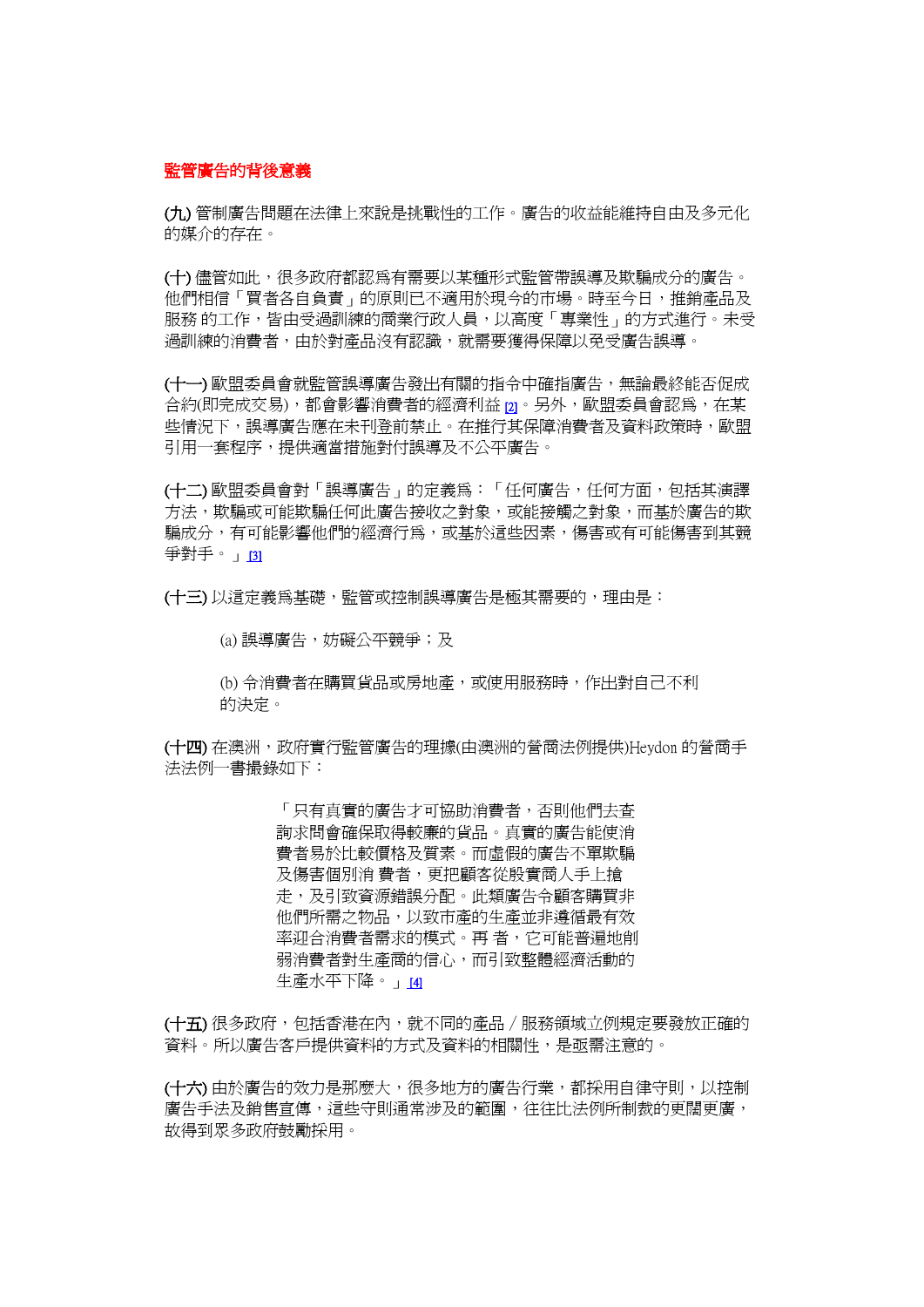### 現行法例對有誤導及具欺騙成分廣告的監管

(十七) 香港並沒有一套綜合性的法例監管廣告推銷手法。但有若干法規和規例涉及 廣告宣傳,一旦觸犯,亦會構成罪行。這些規例概述如下(並未包括全部):

(a) 根據《商品說明條例》,將虛假商品說明應用於任何貨品或供應 具虛假商品說明的貨品均是刑事罪行。宣傳品內所使用的虛假及具 有誤導性的商品說明亦被禁止。

(b) 《藥劑業及毒藥規例》規定任何人不得銷售任何藥劑製品或物 質,除非該製品或物質已向藥劑業及毒藥管理局註冊。在處理註冊 申請時,藥劑製品或物質的安全程度、效能及質素會被考慮。

(c) 《不良醫藥廣告條例》禁止有關某些疾病及墮胎的廣告。

(d) 根據《公眾衛生及市政條例》,任何人給予或發布對食物或藥物 作出虛假說明的標籤或宣傳品、或給予或發布在食物或藥物的性 質、物質或品質方面可能誤導他人的標籤或宣傳品,即屬犯罪。

(e) 《地產代理常規(一般責任及香港住宅物業)規例》管制由持牌地 產代理所發布的虛假或具誤導性的廣告宣傳。

(f) 根據《貨幣兌換商條例》,貨幣兌換商必頇展示當時買入和賣出 的淨匯率。

(g) 根據《放債人條例》,刊登廣告表明利息條款的放債人必頇顯著 地以年息百分率的方式列明擬收取的利息。

(h) 根據《保障投資者條例》,任何人發出關於投資的廣告,即屬犯 罪,除非符合其中一項法例規定,而證券及期貨事務監察委員會的 認可是其中一項。

(i) 根據《證券條例》,為誘使他人出售任何證券而就任何關鍵性事 實作出任何屬於虛假或屬誤導性的陳述,即屬犯罪。

(j) 根據《銀行業條例》,[如金融管理局認](http://www.info.gov.hk/hkma/)為銀行或接受存款公司所 發出與其業務有關的任何廣告是虛假、具誤導性或具欺騙性,金融 局可規定該機構撤回、除去或停止發出該等廣告。

# 電子傳媒廣告的監管

(十八) 各地政府對監管電子廣播傳媒上的廣告推銷,均有嚴謹的規例,香港也不例 外。根據《廣播事務管理局條例》和《電視條例》,廣播事務管理局得發布有關的 實務守則,規管播放的節目和廣告。管理局曾經發布與廣有關的實務守則如下: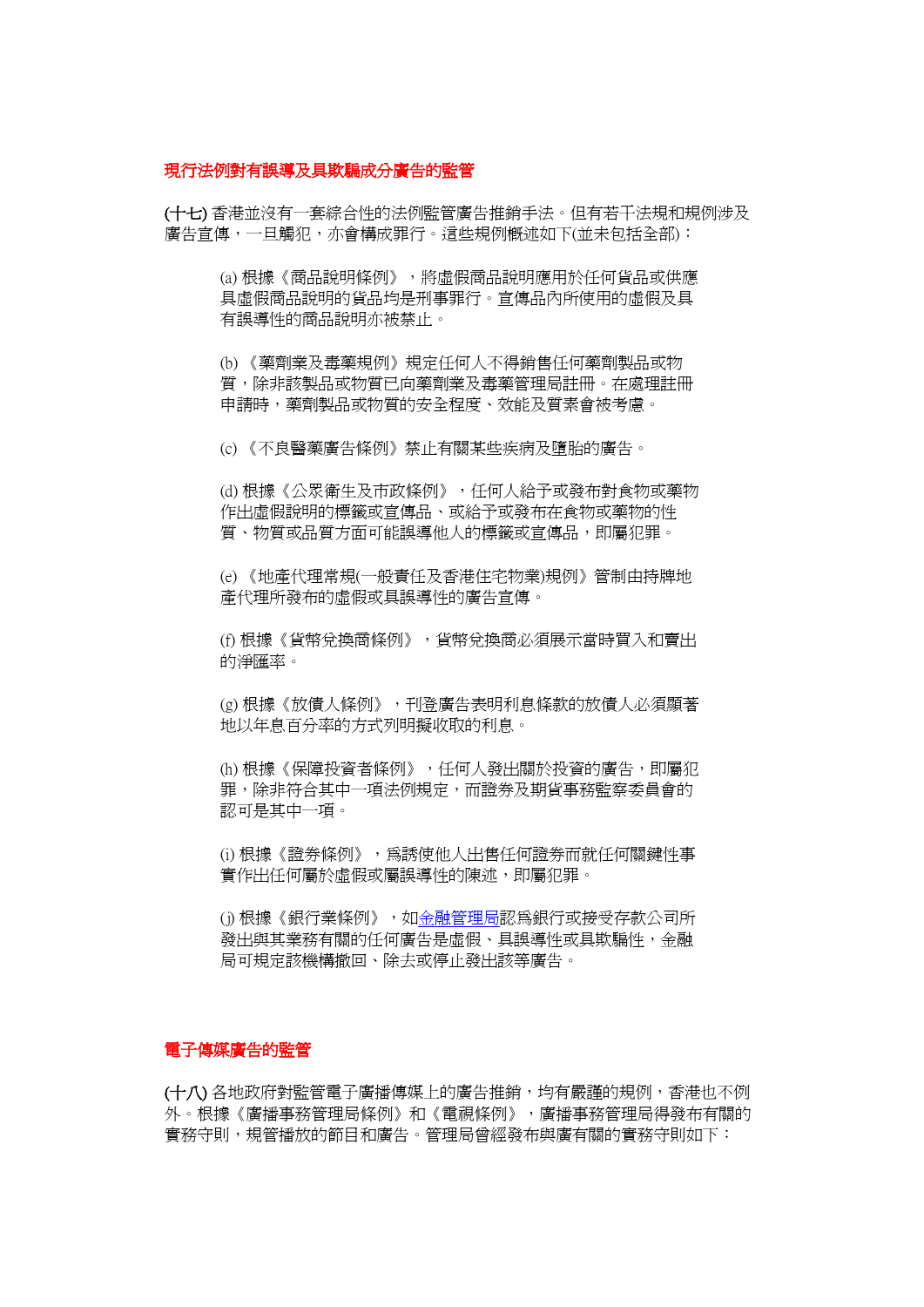(a) 商營電視業務守則 - 廣告標準

(b) 電台業務守則 - 廣告標準

(c) 衛星電視業務守則 - 廣告標準

- (d) 衛星電台業務守則 廣告標準
- (e) 收費電視業務守則 廣告標準
- (f) 節目服務業務守則 廣告標準

(g) 主要為香港以外地區提供服務之電視業務守則 - 廣告標準

(十九) 這些守則的一般原則是規定所有廣告宣傳必頇是合法、健康、誠實、真確, 不容許有誤導成分。這些守則並特別強調:

(a) 廣告不得以任何公然或隱含的方式作違背事實的描述、聲稱或說 明;或對有關產品或服務,或其是否適用於所建議的用涂,作出誤 導的描述、聲稱或說明。

(b) 如有充分理由懷疑廣告客戶的誠信及廣告內容的真實性,或懷疑 客戶未有遵守所有法定規定的精神及目的,持牌人必頇拒絕接受客 戶的廣告。

(二十) 雖然廣播界有全面的廣告守則規管,保障觀眾/聽眾的利益,但有些廣告人 把未能在廣播媒介宣傳的廣告,在印刷媒介發布。這雙重標準的情況實不容繼續下 去。

### 自願的廣告守則

(二十一) 香港廣告商會有制訂一套標準實務守則,規管會員廣告宣傳的行為。該套 標準實務守則的一般原則是規定「廣告必須合法、健康、誠實及真確」,並且指明 「廣告之描述、聲明或說明不得直接或暗示性地誤導所推廣之產品或服務」。

(二十二) 任何會員如有違反該套廣告標準守則的規定,將會依照香港廣告商會有關 的規則而受到處分。

# 目前監管制度有待改善

(二十三) 目前的監管制度有待改善,主要的理由是:

(a) 現行有關誤導性廣告的法例是分割(piece meal)處理,例如:

\* 《商品說明條例》未涵蓋服務、物業或價格方面的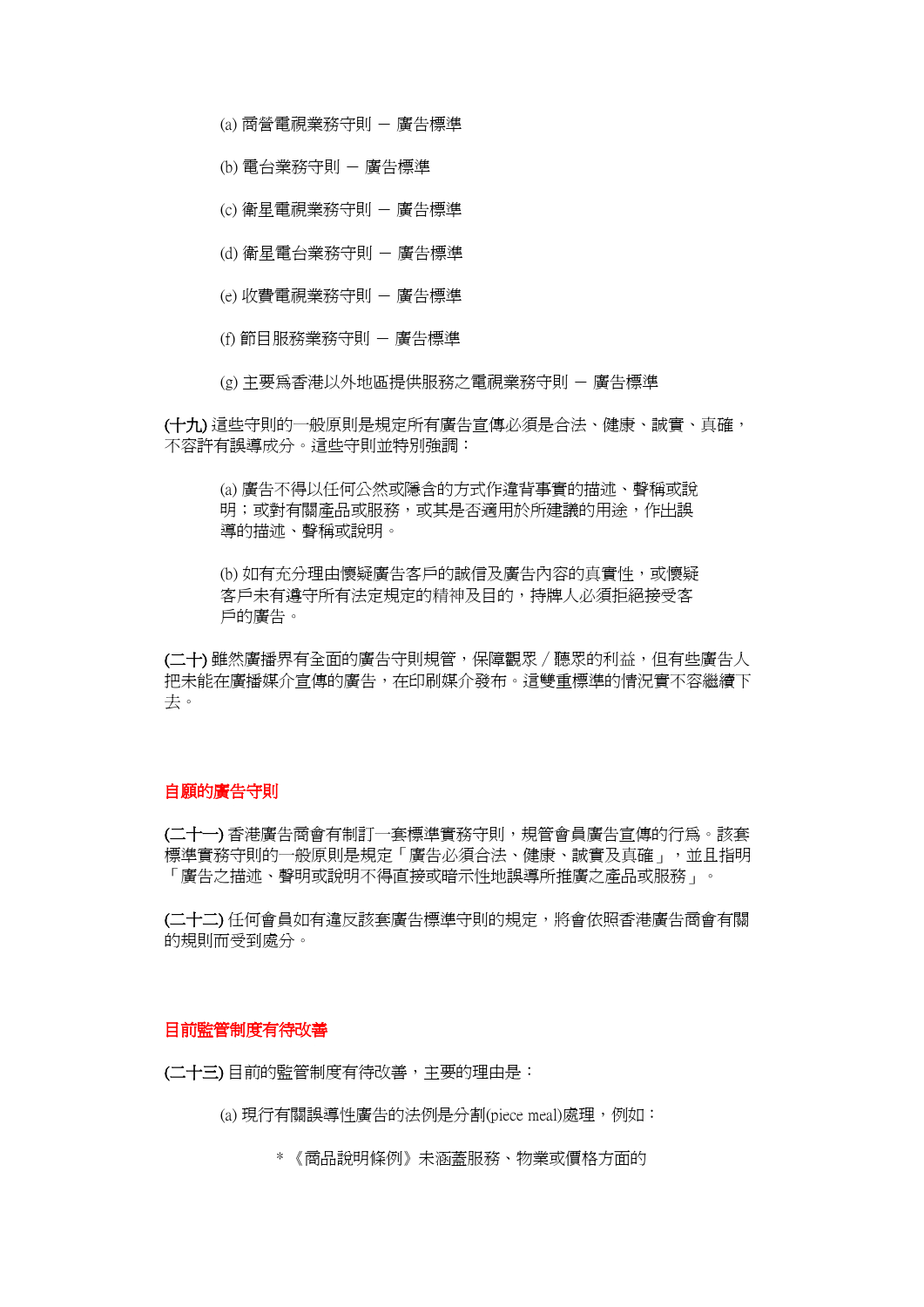誤導性資料。

\* 《不良醫藥廣告例》未涵蓋包裝盒內附的說明資料 和聲稱。

\* 《公眾 生及市政條例》並無規例規限健康食品及 減肥食品的廣告宣傳。

\* 餌誘式廣告傳 [\[5\]](http://www.consumer.org.hk/website/wrap_chi2/misad99/chinese/report.htm#Remark5) 並無法律規管。

(b) 現行並沒有一個執法部門負責監督及防止刊於非廣播媒介之誤導 性廣告。

(c) 現行業內的自律機制有所不足。

(二十四) 基於以上問題,消費者在購置物業時可能會受誤導性廣告所累,一生積儲 付諸流水。也有不少消費者受不負責任的廣告吸引,參加昂貴的療程,足以危害身 體健康。

(二十五) 餌誘式廣告宣傳的問題,引起大眾關注,這與香港積極吸引外地遊客、刺 激經濟的努力,背道而馳。而餌誘式推銷手法在遊客區普遍的情況是;售賣影視器 材的店舖 以低價餌誘顧客,顧客付了訂金後,推說產品缺貨,再游說顧客購買其他 牌子產品,從而牟取不當利潤。此外,在旺角區的蔘茸海味店,有多個例子是,店 方在售價 方面有意誤導大意的消費者。這些不當的經營手法,導致消費者不滿而提 出投訴,嚴重影香港的良好聲譽,旅遊協會為吸引外地遊客而花費數以百萬計的宣 傳,形同 白費。

(二十六) 警方對這些問題亦表示關注,遇有舉報,便立即派員到達現場調解。然 而,警方也認為,若這種餌誘式的推銷術缺乏適當的法例管制,警方亦很難進一步 對付不法商人,消費者將會繼續受騙。

(二十七) 過去三年,消委會接獲有關餌誘性推銷手法的投訴續有增加:一九九六年 有五百三十二宗,一九九七年有六百六十九宗,一九九八年有八百五十宗,一九九 九年首半 年有五百一十宗(旅遊協會及警方提供接獲的投訴未計算在內)。旅遊協會 和警方亦支持消委會建議,採取有效措施,遏止這種不當的營商手法。

#### 改革建議

(二十八) 廣告在香港的經濟佔有一個重要的地位。每年用於廣告的費用(廣告費)在 近幾年間不斷穩定地增長。例:由一九九四年的十四億,增至一九九八年的二十億 [\[6\]](http://www.consumer.org.hk/website/wrap_chi2/misad99/chinese/report.htm#Remark6)。一九九七年,香港廣告費對資產總值的比率,是世界排行第三 [\[7\]](http://www.consumer.org.hk/website/wrap_chi2/misad99/chinese/report.htm#Remark7)。根據一項於 一九九六年進行的 ABN-Media 亞洲廣告行業的調查,61%被訪者認為香港是亞洲廣 告之都,其次是東京(23%)及新加坡(9%)。

(二十九) 香港一直銳意發展為亞洲區內的產品推廣及廣告中心,但現行監管不良廣 告的機制,尤其是在非廣播媒界方面,無論在法例或自律的層面上,卻遠遠落後於 其他發達 國家,這與香港在亞洲廣告市場所佔的領導地位並不相稱。再者廣播媒界 與非廣播媒界廣告的監管亦出現雙重標準,這種情況不利於香港發展為區內廣告中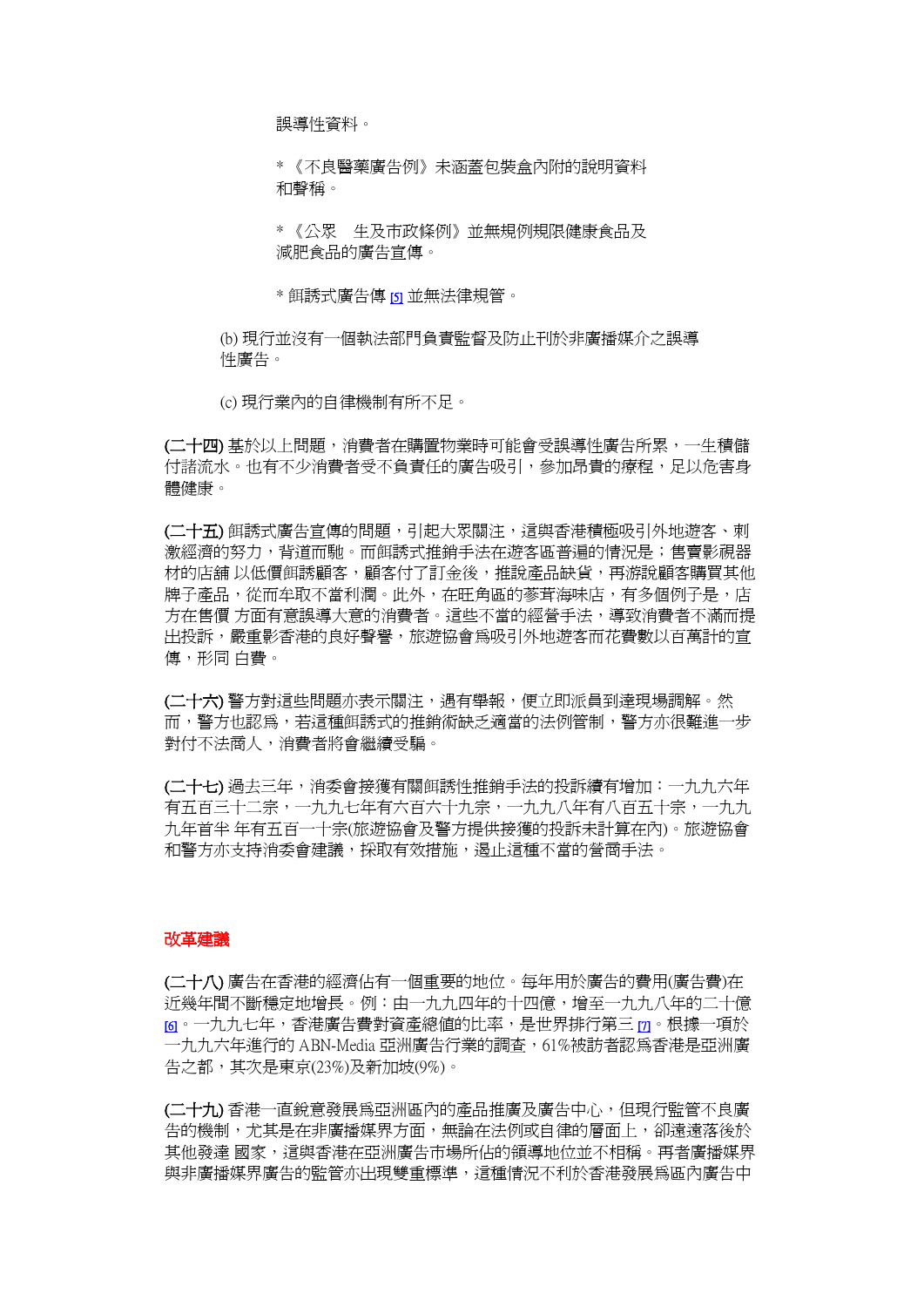心。消委 會因此希望急切研究如何改善現行的監察機制。

(三十) 為改善這情況,消委會有以下方案。提出這些方案前,消委會已考慮過的因 素如下:

(a) 法例應能保障最不知情的消費者,因他們不能洞悉廣告中過份渲 染或誤導的性質和所設的陷阱;

(b) 應積極讓廣告業界人仕參與推行方案;

(c) 方案的實施和執行,要符合成本效益。

(三十一) 在諮詢文件內,消委會提出各項建議方案的正反論據, 目的是為有興趣人 仕提供更多背景資料,以供討論。值得注意的是,這些建議方案,不一定是個別獨 立地實施,最理想的方法可能是兩個或以上方案的組合。

(三十二) 消委會歡迎任何意見、批評及建議。這些資料對消委會向政府提交的最後 報告會有很大幫助。

#### 建議方案

#### 方案(一):修訂現行法例以有效地管制廣告手法

(三十三) 上文提及,現行有多項條例及規則皆有管制廣告的條款,和對違規者的罰 則。若能改善於有關條款不足之處,將會產生更大的實施成效。

(三十四) 目前較常見的是在特定範圍內,以個別法例列明對廣告手法的管制。一個 很好的例子就是新的電訊修訂法案。其中規定「執照持有人,在提供....電訊網 絡... 或服務包括...宣傳,推銷或推廣該網絡...或服務...時,不得從事在管理局角度認為帶 有誤導或欺騙成分的活動。」另外,草擬中的「未建成住 宅物業售樓說明」條例, 亦規定發展商在售樓說明書上提供指定的資料。

(三十五) 因此,為確保執法部門能有效地管制各行業的廣告手法,政府宜儘快修訂 以下幾項條例:

### \* 商品說明條例(Trade Description Ordinance)

目的:限制經營者在服務提供、物業交易及在價格方面提供誤導資 料,違法者須退回消費者繳交的款項,同時,不容商店以訛稱「結 業」以招徠顧客。

\* 不合情理合約條例(Unconscionable Contracts Ordinance)

目的:(i)禁止經營者以超低價吸引顧客,即是指在一般市場情況 下,經營者是無可能在一合理期間內以這價格,提供合理數量的產 品或服務;(ii)禁止經營者使用高壓及無理侵擾,迫使顧購買或接受 其貨品或服務。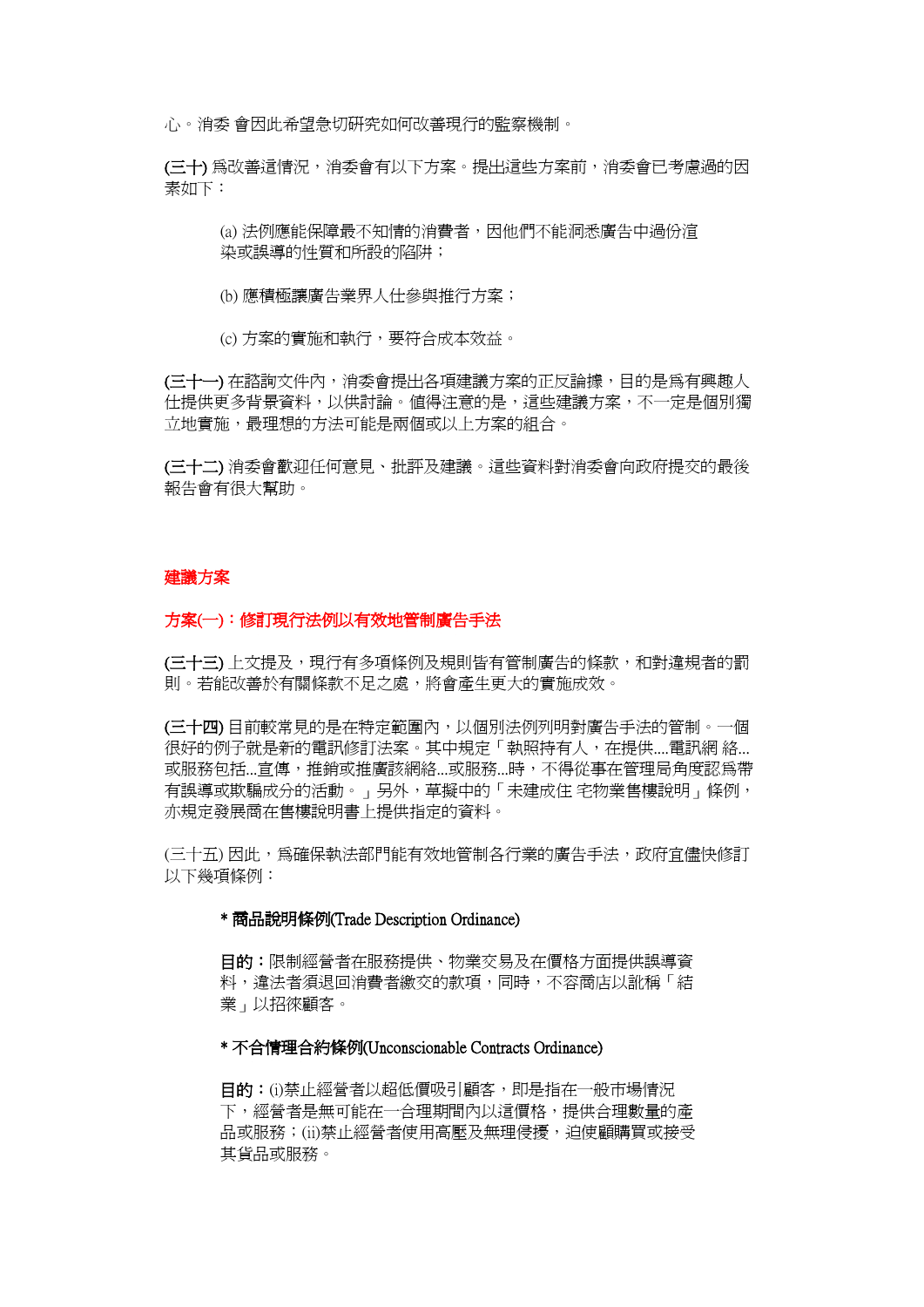# \* 不良醫藥廣告條例

目的:使內藏於藥物包裝盒內的資料受到條例的監管及研究在互聯 網上的廣告監管。

# \* 公眾 牛及市政條例

目的:監管有關健康及減肥食品的廣告。

(三十六) 其他有關條例稍後亦需要修訂,修訂建議的撮要見於附錄 II。

#### 贊成論據:

(a) 明文規定可做與不應做的地方。

(b) 毋頇經過冗長的草擬及立法程序。

(c) 新的或修訂的條款,可由現行執法部門負責執行,更符合成本效 益。

(d) 業內人仕熟識有關條例的大部份內容,預期他們更易於遵守新的 及/或修訂條款,執行方面亦會遇到較少問題。

#### 反對論據:

(a) 政府的不同決策部門,在決定是否需要修改其管轄範圍的法例 時,可能有先後程序,若要完成必要的改革,可能需時較久。

(b) 監察廣告手法的工作,只能零碎地進行,難達統一的標準。

(c) 有關法例未必能夠顧及各問題的不同層面。

(d) 不同的執法機關若欠缺協調,執法的標準將有參差的情況。

(e) 執法工作可能重疊,造成不必要的混淆。

(f) 法例的修訂要經立法程序。

(三十七) 某些法例或需要優先修訂,例如商品說明條例和不合情理合約條例,竭止 以「餌誘式」欺騙消費者的不當手法,以這手法經營的商戶嚴重影響香港的聲譽。

#### 方案(二):制定專門的法例管制有欺騙及誤導成分廣告

(三十八) 在很多地區如歐盟國家等,都有專為管制廣告手法而設的法例,特別是針 對有欺騙及誤導成分的廣告手法。英國的 "管制誤導性廣告規例(Control of Misleading Advertisements Regulations 1998)" 及中華人民共和國廣告法是很好的例子。

(三十九) 法例的主要目的是維護消費者,商界人仕,及普羅大眾的利益,使他們不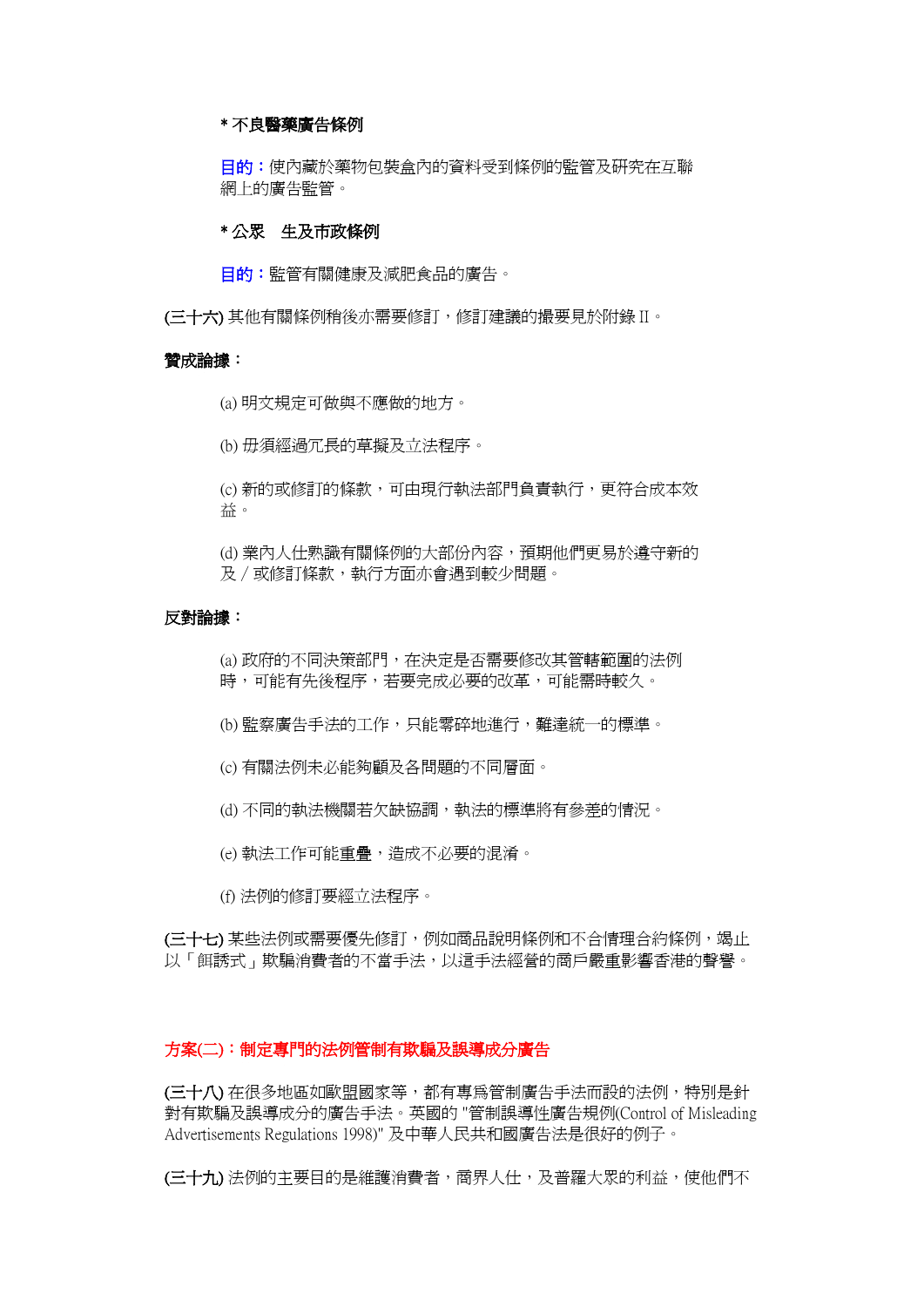致受廣告誤導引致不公平的損失。法例賦予執法人員權力可在合乎公眾利益的原則 下,對刊登誤導性廣告採取行動,包括禁制令及要求刊登廣告者提供理據,以確定 廣告聲稱是否屬實。

# 贊成論據:

(a) 對於有欺騙及誤導成分廣告的管制,會有劃一的標準,而執行或 協調管制工作,亦將由一個特定的政府部門進行。

(b) 由於法例列明標準和強制性的標準,可防止帶有誤導及欺騙成分 的廣告,在非廣播媒介泛濫的情況。

(c) 預防的措施可保障公眾利益。

(d) 由於法例已包含所有廣告在內,不同的行業毋頇各自制定標準, 並對刊登誤導成分廣告人士作出制裁。

(e) 法例應已列明對付誤導廣告的大致原則,因此遵從法例亦較容 易。

(f) 法例將提供廣告行業所需的法定權力,使能採納更嚴格的自律守 則。

### 反對論據:

(a) 政府設立一個新部門執行管制誤導性廣告的法例,要動用額外的 公帑。

(b) 對某些行業來說,法例的大致原則太廣泛,沒有列明實行的細 則。

(c) 現行的監察組織與將來為執行建議中的廣告法例而設的部門,兩 者的工作可能會有重疊的地方。

(d) 法例只限於管制誤導性廣告, 所以未能全面。有效的方法是, 與 行內所訂的守則及標準同時推行。

(e) 政府或會被指為改變一貫的不干預政策。

(f) 政府或會被指責以廣告法例壓制創作思想和表達自由。

# 方案(三): 制定一項保障消費者或營商手法例

(四十) 在外國管制廣告手法是被納入一項全面的營商法例之內,美國為執行反壟斷 法例而設立的聯邦貿易委員會亦被委以執行管制全國廣告的任務。在澳洲營商法例 "Trade Practices Act" 是一項保護消費者競爭及公帄貿易的法例。其中部份條文亦涉及 禁止不公帄的商營手法與,包括誤導性或欺騙性廣告或行為等。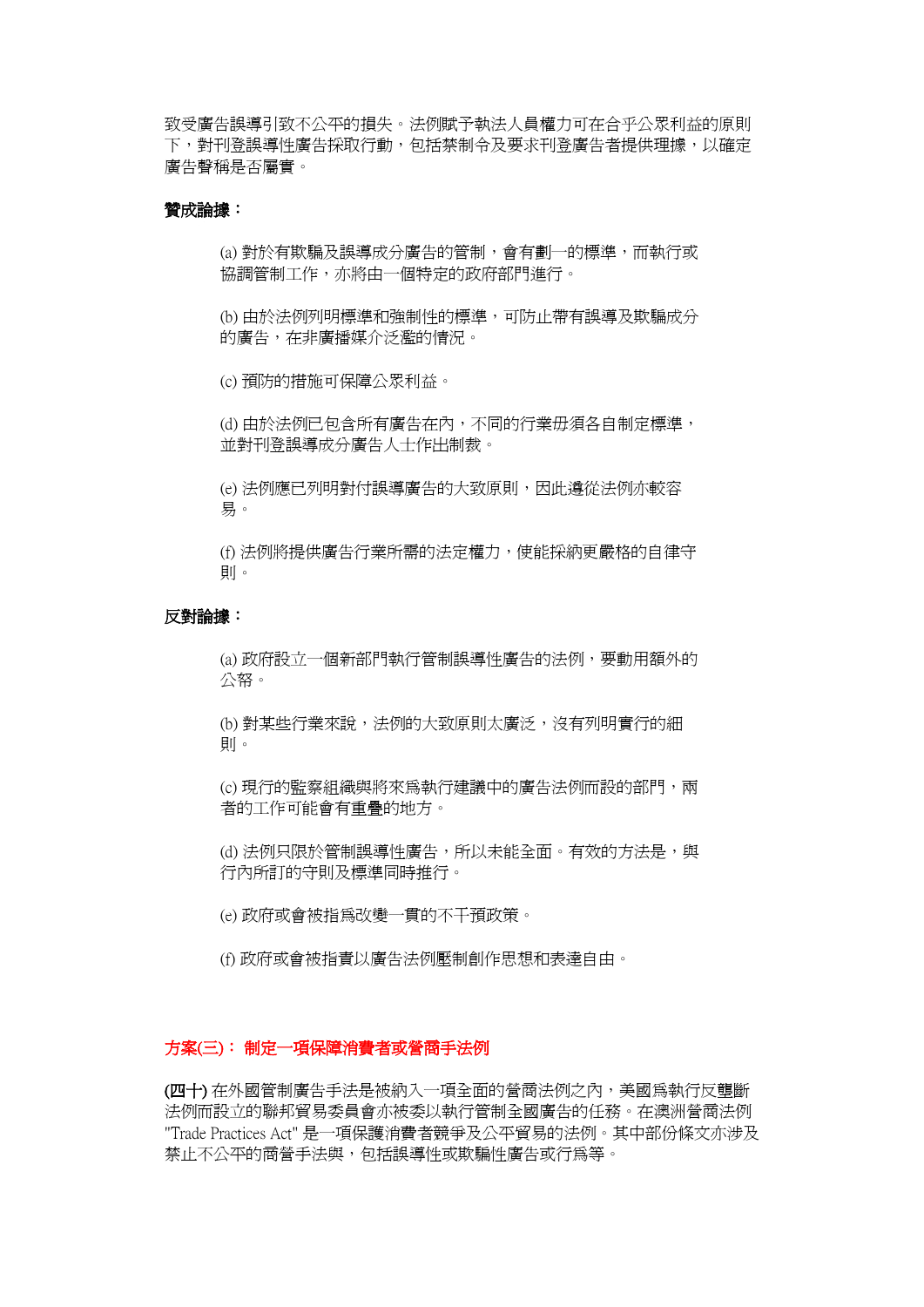#### 贊成論據:

(a) 消費者不再受到取巧的商營手法及誤導/欺騙性廣告所影響。

(b) 由於法例列明標準,監管廣告機制的透明度將會增加。

(c) 取巧的商營手法,及誤導性廣告將會同時受一條法例限制, 管制 工作可更有效及更符合經濟效益地執行。

(d) 法例的條文可為行內人仕提供全面而具體的指引。

(e) 執行法例的部門,可扮演協調的角色,確保取得不同條例中有一 致的廣告標準。

(f) 執行法例的部門,可針對個別行業,或一些市場情況,而制定條 例或守則。例如郵購廣告,大減價的宣傳或餌誘銷售手法等。

(g) 法例可為廣告業的自律守則,提供法定的依歸。

#### 反對論據:

(a) 根據外國的經驗,商營手法或公帄貿易法例的制定,是要經過非 常繁複的程序,並需要一段長時間完成。

- (b) 需要成立一個新的執行法例機構,動用額外公帑。
- (c) 這新設的政府部門運作未必有足夠的彈性,以適應市場的變化。
- (d) 政府有可能被指改變一貫的不干預政策。

(e) 政府可能會被指責,在執行管制廣告的法例時,表達自由受到限 制。

# 方案(四):自律模式

(四十一) 立例管制,可透過法律及行政程序,規定業界奉行良好的廣告手法。不 過,這可能會耗資相當大和缺乏彈性。隨著政府的加強管制及消費者權益意識的增 加,全世界的廣告行業,已經採取積極的措施,推廣及組織自律機制。

(四十二) 香港廣告商會(4A)的二十三個成員,現在奉行一套廣告手則,加入商會是 基於自願性質的。

#### 贊成論據:

(a) 可維持香港的不干預政策。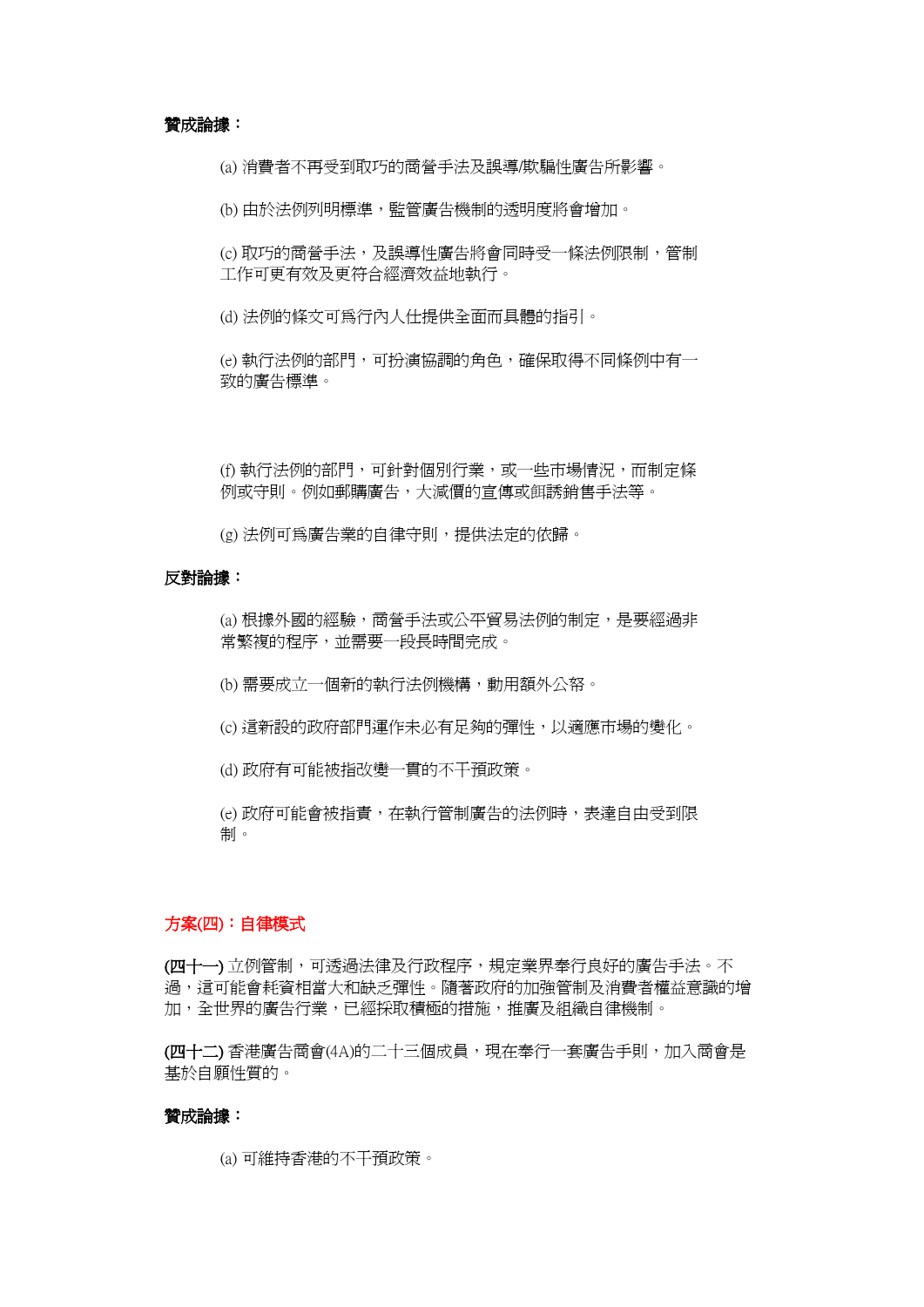(b) 自律的形式彈性,可以應付市場的迅速變化。

(c) 自律模式費用不大,而且毋頇動用公帑。

(d) 在一些不宜立法規管的範圍,例如教養和品味,由「自律守則」 訂定標準較為合適。

(e) 業內的自律守則,較易為業界人仕接納奉行。

(f) 業內的守則可補法例規定之不足。

#### 反對論據:

(a) 業內的守則或標準的透明度比法例為低。

(b) 業內的自律守則或標準未必符合有關當局所預期的標準。

(c) 這些守則或標準能否經得起法庭的考驗仍是疑問。

(d) 由於自律守則或標準沒有法律依據,自律監管組織的約束力是有 限度而偏低的。

(e) 非會員接觸不到這些自律守則或標準。

(f) 廣告媒介(如報社)和廣告客戶(指刊登廣告的商人)不受廣告行業自 律守則或標準所監察。

#### 方案(五):成立具法定地位的廣告業自律組織(廣告標準委員會),推行全面性的自律

(四十三) 一般來說,行業的自律機制,若沒有法律的支援措施,效力是受到極大限 制的。其實,香港許多行業和專業的自律機制有其各自的法律去支持的,例如法 律、醫療界、會計師、外遊旅遊業及保險業等。

(四十四) 在其他許多國家,廣告行業的自律機制大都與某種形式的法例規管並行 的。在英國,廣告標準委員會(ASA)奉行的自律制,除獲政府認可外,亦曾經司法 機構所審核。而管制誤導廣告法規 (Control of Misleading Advertisements Regulations)所 提供的法律依據,更有加強施行自律制度的作用。(Director General of Fair Trading)公 帄貿易總監有權處理他認為自律監管機制處理不當的投訴。

(四十五) 如以上方案四所述,現行以自願爲基礎的自律制度有其嚴重不足之處,不 單祗對非會員沒有約束力,且對違規的會員也難以施加制裁。由於現在沒有廣告法 例作為有 效管理該行業自律制的法律依據,消委會建議政府制訂新法例,成立一個 具法定地位的廣告業自律組織(例如,廣告標準委員會),協助業內人士建立機制以 推行全 面性的自律。電子傳媒廣告的監察仍然[是香港廣播事務局](http://www.hkba.org.hk/) (Broadcasting [Authority\)的](http://www.hkba.org.hk/)專責範圍,但新設立廣告業全面自律組織將與廣管局緊密合作。為確保 有效運作,該組織頇獲授權: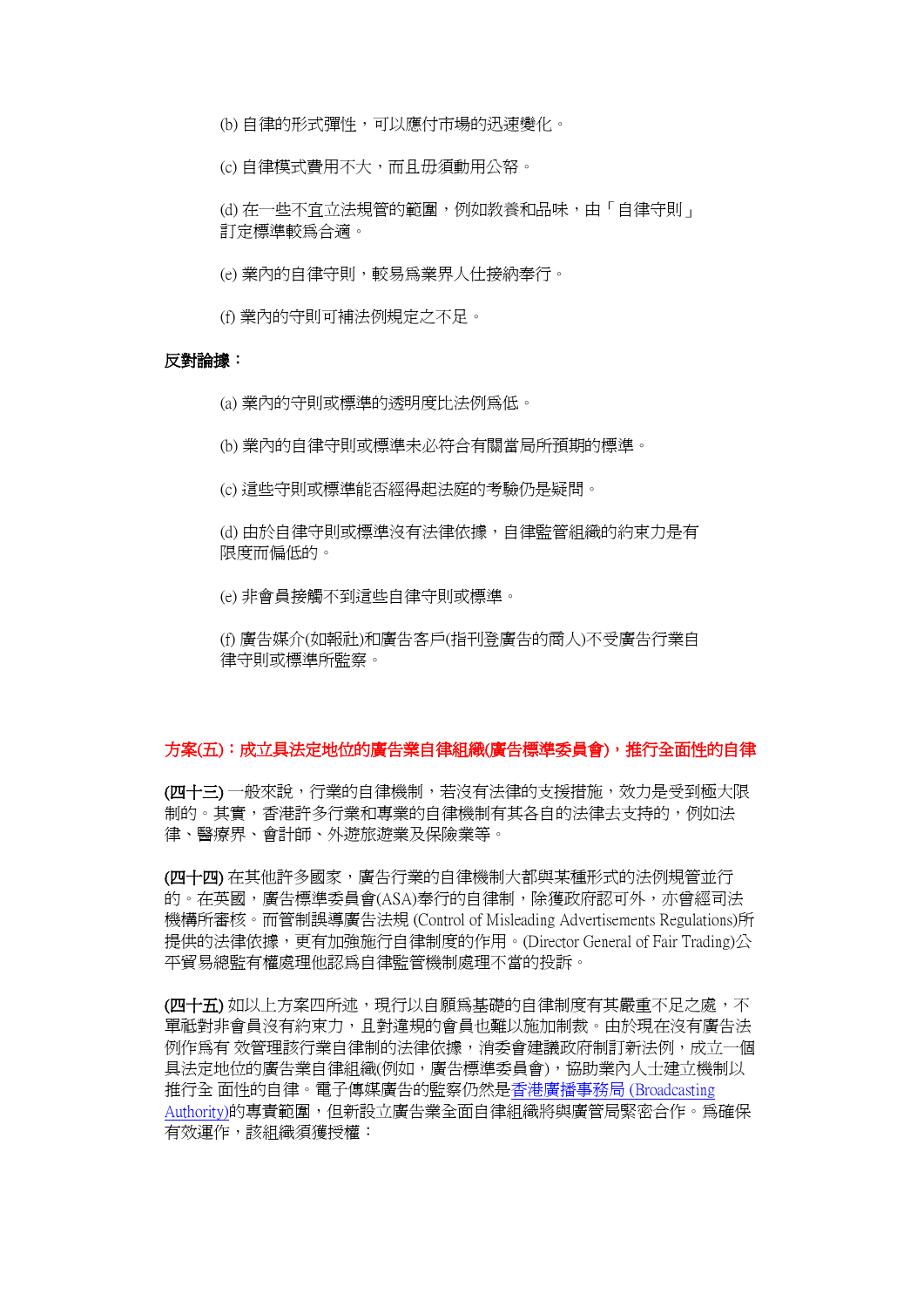- \* 接受所有與廣告業有關者加入自律組織;
- \* 訂立有關廣告及推銷手法的自律守則;
- \* 執行有關守則的規定;
- \* 接受及調查投訴及進行研究;
- \* 評定廣告內容是否違反守則;
- \* 採取行政措施竭止誤導性廣告的傳播;

\* 若委員會裁定某廣告有誤導成分,可向法庭申請禁制令以阻止有 關廣告或誤導行為繼續出現;

\* 徵收廣告附加費,作為組織的運作經費;及

\* 容許獨立人仕參與委員會的工作。

#### 贊成論據:

(a) 由於具備所需的法律依據,這是一個較有系統的自律形式。

- (b) 可確保所有與廣告有關者更全面參與。
- (c) 容許代表廣告、推銷和傳播業的組織,充分參與自律制的實行。
- (d) 由於有法律依據,可加強執行監察行動的效率。
- (e) 由於非廣告界人仕可參與推行工作,這機制的公信力因此提高。

(f) 法定廣告標準組織,可對廣告業按步就班監管,政府可省卻成立 執法部門的支出。

# 反對論據:

(a) 有關的立法工作或要經過冗長的法律程序。

(b) 可能遇到一些希望維持現狀不變的人仕反對。

(c) 若向業內徵收附加費,以作為推行制度的經費,可能會遇到困 難。

(d) 由於該自律組織的經費是來自廣告業本身,若要維持其獨立與公 正,頇要倍加費力。

(e) 政府或會被指責對廣告業改變政策。

(f) 自律機制只監管廣告代理和宣傳者,未能針對刊登廣告的媒介。